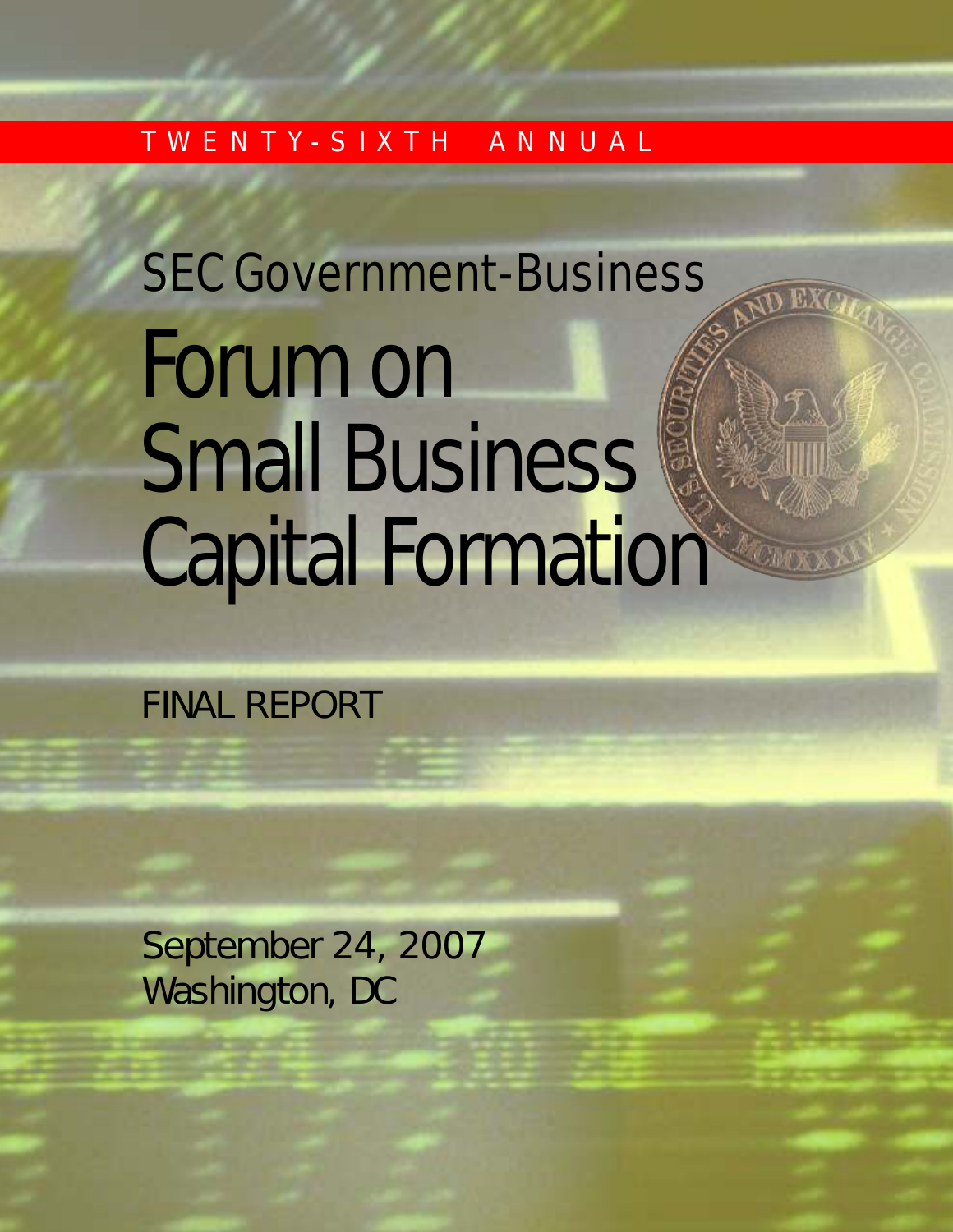2007 Annual SEC Government-Business Forum on Small Business Capital Formation

### **FINAL REPORT**

Published June 2008

*The SEC hosts the annual Government-Business Forum on Small Business Capital Formation, but does not seek to endorse or modify any of the Forum's recommendations. The recommendations are solely the responsibility of the Forum participants from outside the SEC, who were responsible for developing them. The recommendations do not necessarily reflect the views of the SEC, its Commissioners or any of the SEC's staff members.*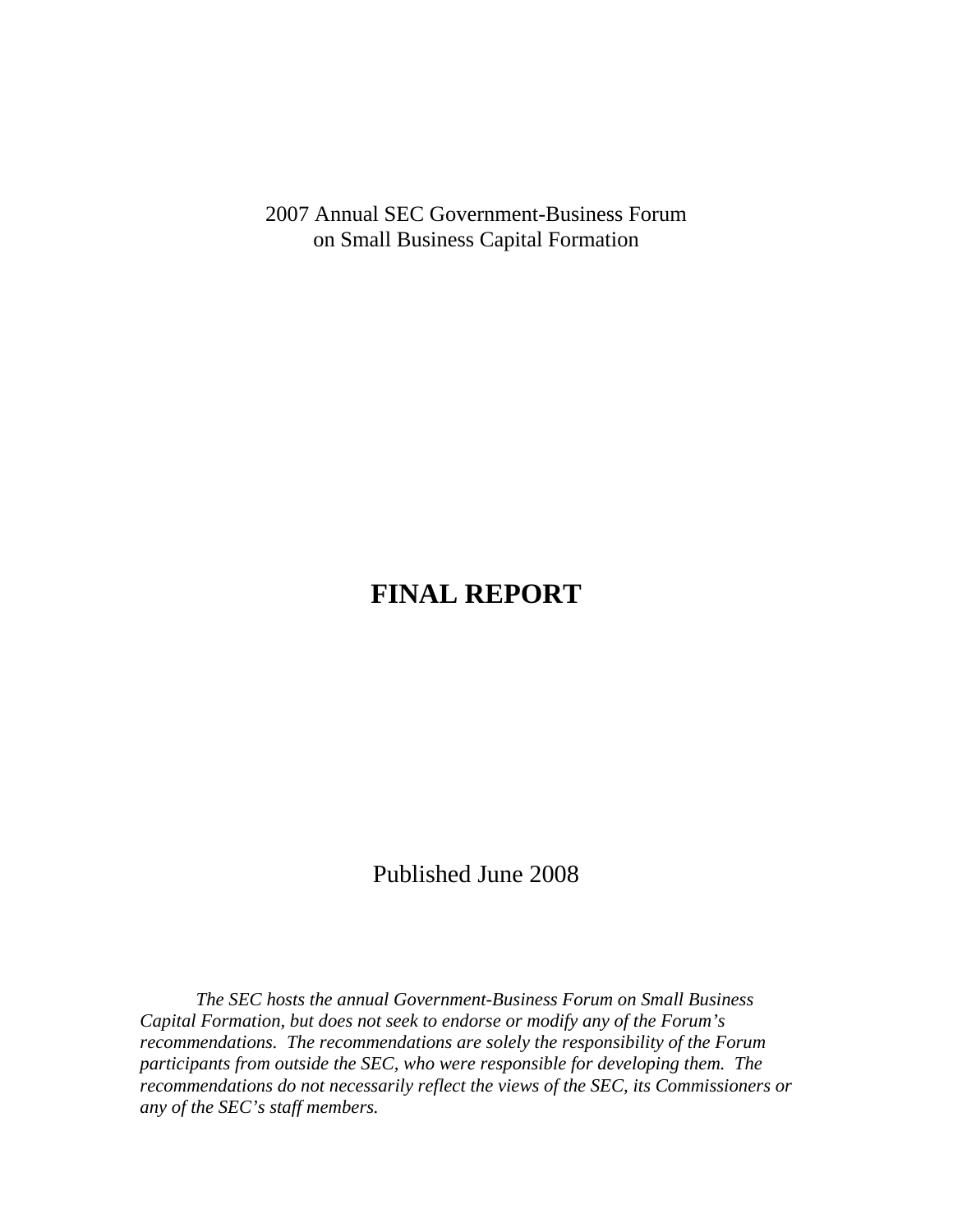### **TABLE OF CONTENTS**

| Securities Regulation Breakout Groups  11 |  |
|-------------------------------------------|--|
|                                           |  |
|                                           |  |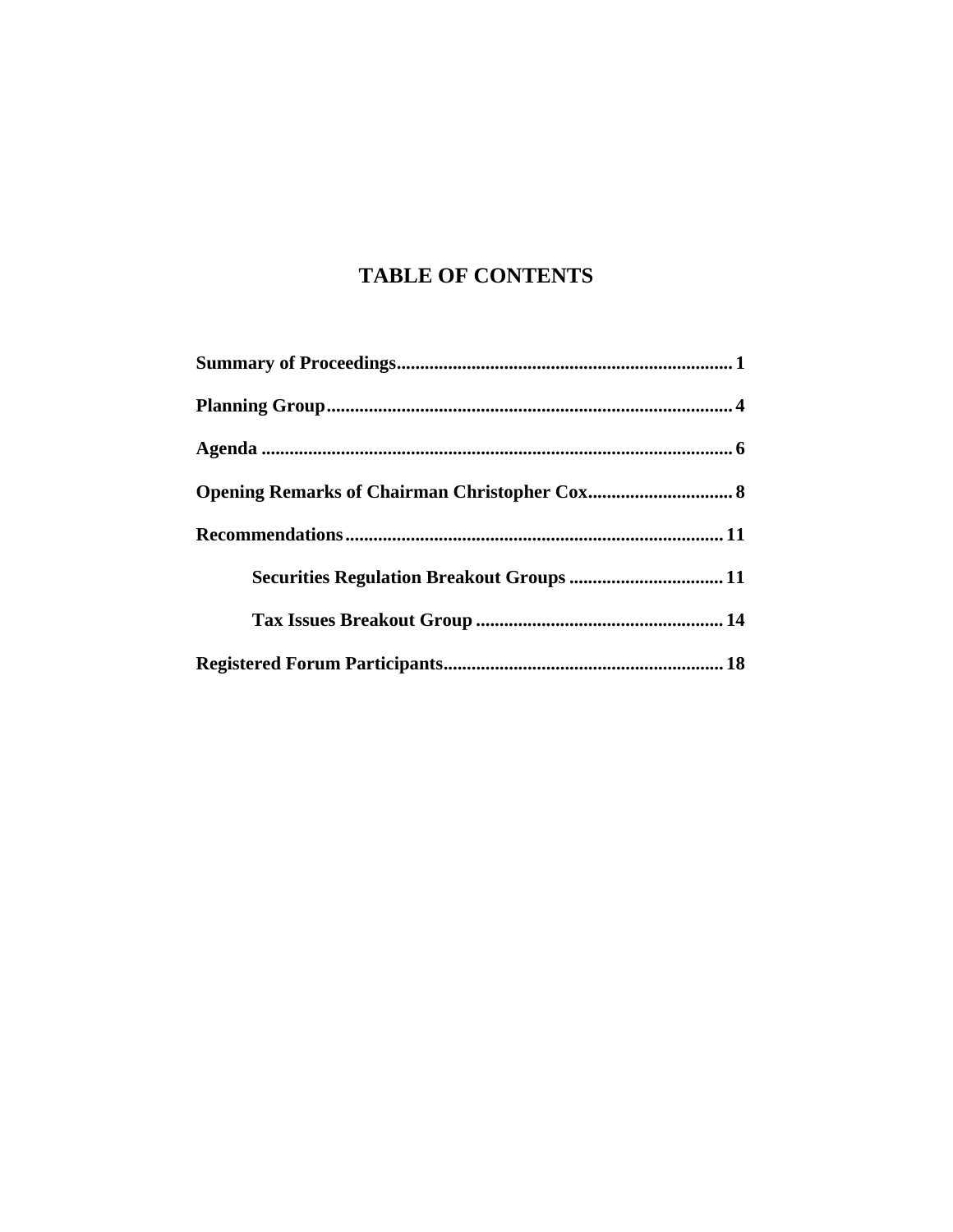### **SUMMARY OF PROCEEDINGS**

### **Background**

As mandated by the Small Business Investment Incentive Act of 1980, the U.S. Securities and Exchange Commission hosts an annual forum that focuses on the capital formation concerns of small business.[\\*](#page-3-0) Called the "SEC Government-Business Forum on Small Business Capital Formation," this gathering has assembled every year since 1982. A major purpose of the Forum is to provide a platform for small business to highlight perceived unnecessary impediments in the capital-raising process and address whether they can be eliminated or reduced. Each Forum seeks to develop recommendations for governmental and private actions to improve the environment for small business capital formation, consistent with other public policy goals, including investor protection. Prior Forums have published numerous recommendations in the areas of securities and financial services regulation, taxation and state and federal assistance, many of which have been implemented.

The 2007 Forum, the 26th, convened at the SEC's headquarters at 100 F Street, N.E., Washington, D.C., on Monday, September 24, 2007.

### **Planning and Organization**

Consistent with the Commission's statutory mandate in the Small Business Investment Incentive Act of 1980, the Commission's Office of Small Business Policy, Division of Corporation Finance, invited other federal and state government agencies and leading small business and professional organizations concerned with capital formation to participate in planning the 2007 Forum. The individuals who participated in planning the Forum, and their professional affiliations, are listed on pages 4 and 5.

 The planning group recommended that this year's Forum be held in Washington, D.C. and that it remain focused on securities regulation and taxation, as has been the case in recent years. The members of the planning group also assisted in preparing the agenda and in recruiting speakers and moderators.

### **Participants**

 $\overline{a}$ 

The SEC's Office of Small Business Policy worked with members of the planning group to identify participants for the 2007 Forum. Invitations were sent to participants in previous Forums and to members of various business and professional organizations concerned with small business capital formation. The SEC issued two press releases to inform the public about the time, date and location of the Forum. The press releases publicized the fact that the Forum would be webcast live over the Internet.

<span id="page-3-0"></span><sup>\*</sup> The SEC is required to conduct the forum annually and to prepare this report under 15 U.S.C. 80c-1 (codifying section 503 of Pub. L. No. 96-477, 94 Stat. 2275).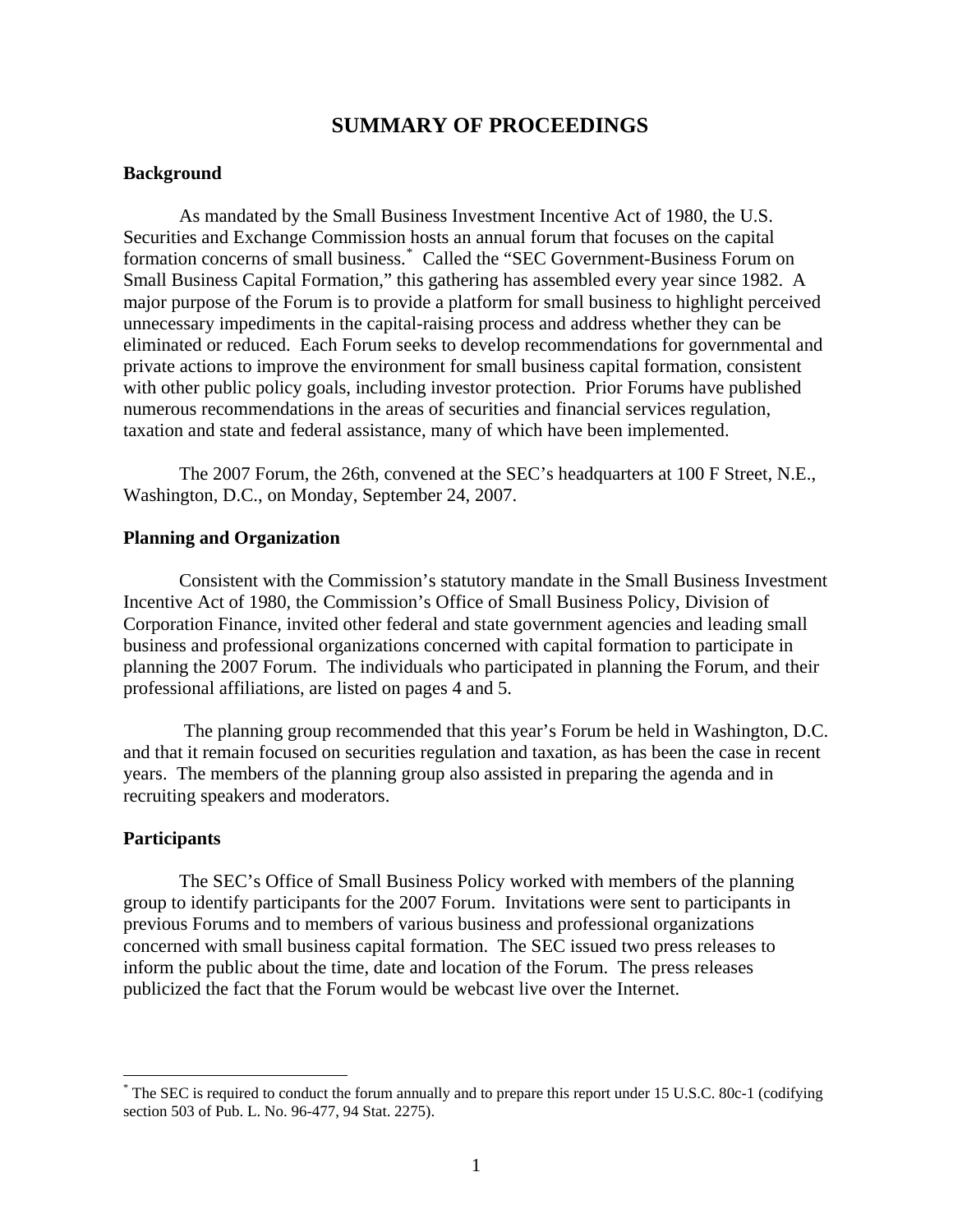Approximately 100 participants attended this year's Forum in person, including 11 roundtable panelists, moderators and SEC staff. The video webcast of the Forum received 567 hits on the day of the Forum, indicating that many individuals participated by watching or listening over the Internet. To date, the archived video webcast of the Forum has received an additional 383 hits.

### **Proceedings**

 $\overline{a}$ 

The agenda for the 2007 Forum is reprinted starting at page 6. The Forum began with opening remarks from SEC Chairman Christopher Cox, which are reprinted starting on page 8. Chairman Cox's remarks were followed by two morning roundtable discussions. SEC Commissioner Paul S. Atkins gave the luncheon address.

This year's Forum gave participants a unique opportunity to discuss and provide comments and recommendations on six securities law rule proposals approved by the Commission at an open meeting on May 23, 2007.[\\*](#page-4-0) All of the proposals were designed to facilitate capital formation by small businesses. All were pending before the SEC at the time of the Forum.

The afternoon proceedings included breakout group meetings. Four breakout groups met simultaneously, one on securities offerings by private companies, another on securities regulation of smaller public companies, a third on private placement and M&A brokerdealers, and the last on tax issues affecting small businesses.

The breakout group on securities offerings by private companies discussed and made recommendations on three of the six proposals involving small business capital formation pending before the SEC at the time. The three proposals were those proposing revisions to the limited offering exemptions in SEC Regulation D, changes to the process for filing and information requirements of SEC Form D, and a new exemption for compensatory employee stock options from registration under Section 12(g) of the Securities Exchange Act of 1934. This breakout group continued the discussions of the first morning roundtable, which also focused on these three rule proposals. Brian T. Borders and Marc H. Morgenstern moderated this breakout group.

<span id="page-4-0"></span> (Aug. 3, 2007) [72 FR 45116 (Aug. 10, 2007)] (proposing release not yet acted upon); (2) *Electronic Filing and Requirements for Primary Securities Offerings on Forms S-3 and F-3,* Release No. 33-8812 (Jun. 20, 2007) [72 \* These releases included: (1) *Revisions of Limited Offering Exemptions in Regulation D,* Release No. 33-8828 *Simplification of Form D,* Release No. 33-8814 (Jun. 29, 2007) [72 FR 37376 (July 9, 2007)] (proposing release), *adopted*, Release No. 33-8891 (Feb. 6, 2008) [73 FR 10592 (Feb. 27, 2008)]; (3) *Exemption of Compensatory Employee Stock Options from Registration under Section 12(g) of the Securities Exchange Act of 1934,* Release No. 33-56010 (July 5, 2007) [72 FR 37608 (July 10, 2007)] (proposing release), *adopted*, Release No. 34-56887 (Dec. 3, 2007) [72 FR 69554 (Dec. 7, 2007)]; (4) *Smaller Reporting Company Regulatory Relief and Simplification,* Release No. 33-8819 (July 5, 2007) [72 FR 39670 (July 19, 2007)] (proposing release), *adopted*, Release No. 33-8876 (Dec. 19, 2007) [73 FR 934 (Jan. 4, 2008)]; (5) *Revisions to the Eligibility*  FR 35118 (Jun. 26, 2007)] (proposing release), *adopted*, Release No. 33-8878 (Dec. 19, 2007) [72 FR 73534 (Dec. 27, 2007)]; and (6) *Revisions to Rules 144 and 145,* Release No. 33-8813 (Jun. 22, 2007) [72 FR 36822 (July 5, 2007)] (proposing release), *adopted*, Release No. 33-8869 (Dec. 6, 2007) [72 FR 71546 (Dec. 17, 2007)].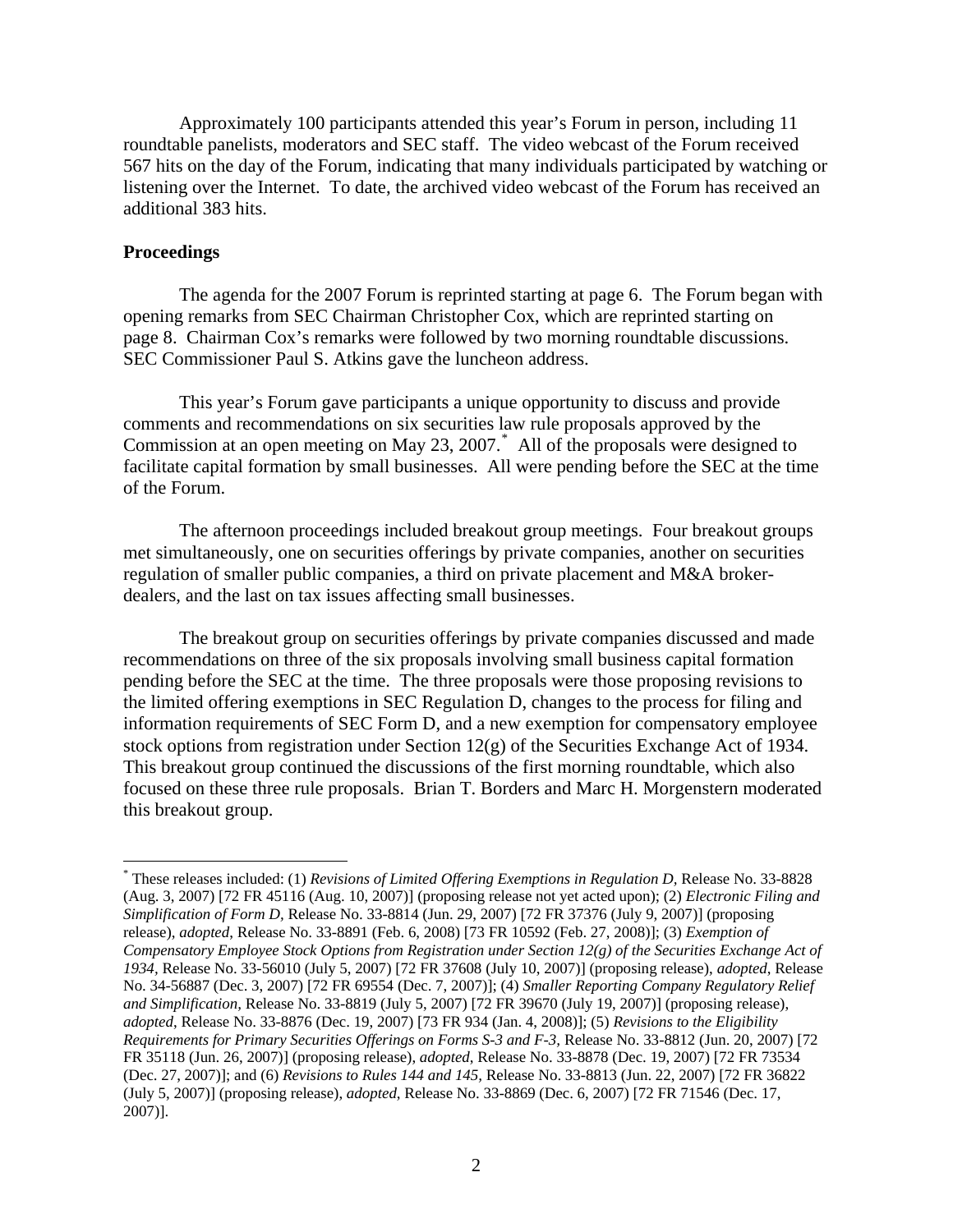The breakout group on securities regulation of smaller public companies discussed and made recommendations on the other three rule proposals involving small business capital formation pending before the SEC at the time. Those proposals covered regulatory relief and simplification for smaller reporting companies, revisions to the eligibility requirements for primary securities offerings on Forms S-3 and F-3, and revisions to Rules 144 and 145. This breakout group continued the discussions of the second morning roundtable, which focused on these three rule proposals. Gerard P. O'Connor moderated this breakout group.

Kristina A. Fausti and Joshua S. Kans, both SEC staff members from the Office of Chief Counsel of the Division of Market Regulation, moderated the first hour of the breakout group on private placement and M&A broker-dealers. Shane B. Hansen and Gregory C. Yadley then assumed moderator responsibilities for that breakout group.

Marc Lumer and Michael Trokey moderated the fourth breakout group, which discussed tax issues affecting small business.

The discussions of the four breakout groups resulted in draft recommendations on federal securities and tax law topics. The moderators of the four securities law breakout groups presented their draft recommendations at a final assembly of all the Forum participants as the last matter of business on September 24. The assembly discussed and approved all the draft recommendations.

After September 24, the five securities regulation breakout group moderators, Brian T. Borders, Shane B. Hansen, Marc H. Morgenstern, Gerard P. O'Connor, and Gregory C. Yadley, compiled a final list of 12 recommendations based on the discussions in their respective breakout groups and the final assembly. These recommendations are presented beginning on page 11. The recommendations of the tax breakout group were compiled by the group's moderators, Marc Lumer and Michael Trokey, and are set forth starting on page 14.

### **Records of Proceedings**

Video recordings of Chairman Cox's opening remarks at the 2007 Forum and of the two morning roundtable sessions of the Forum are available for viewing from a link on the SEC's web site to **<http://www.connectlive.com/events/sec092407/>**. A transcript of the morning sessions is available in the official Record of Proceedings of the Forum, which can be found on the SEC's web site at *<http://www.sec.gov/info/smallbus/2007gbforumproceedings.pdf>.*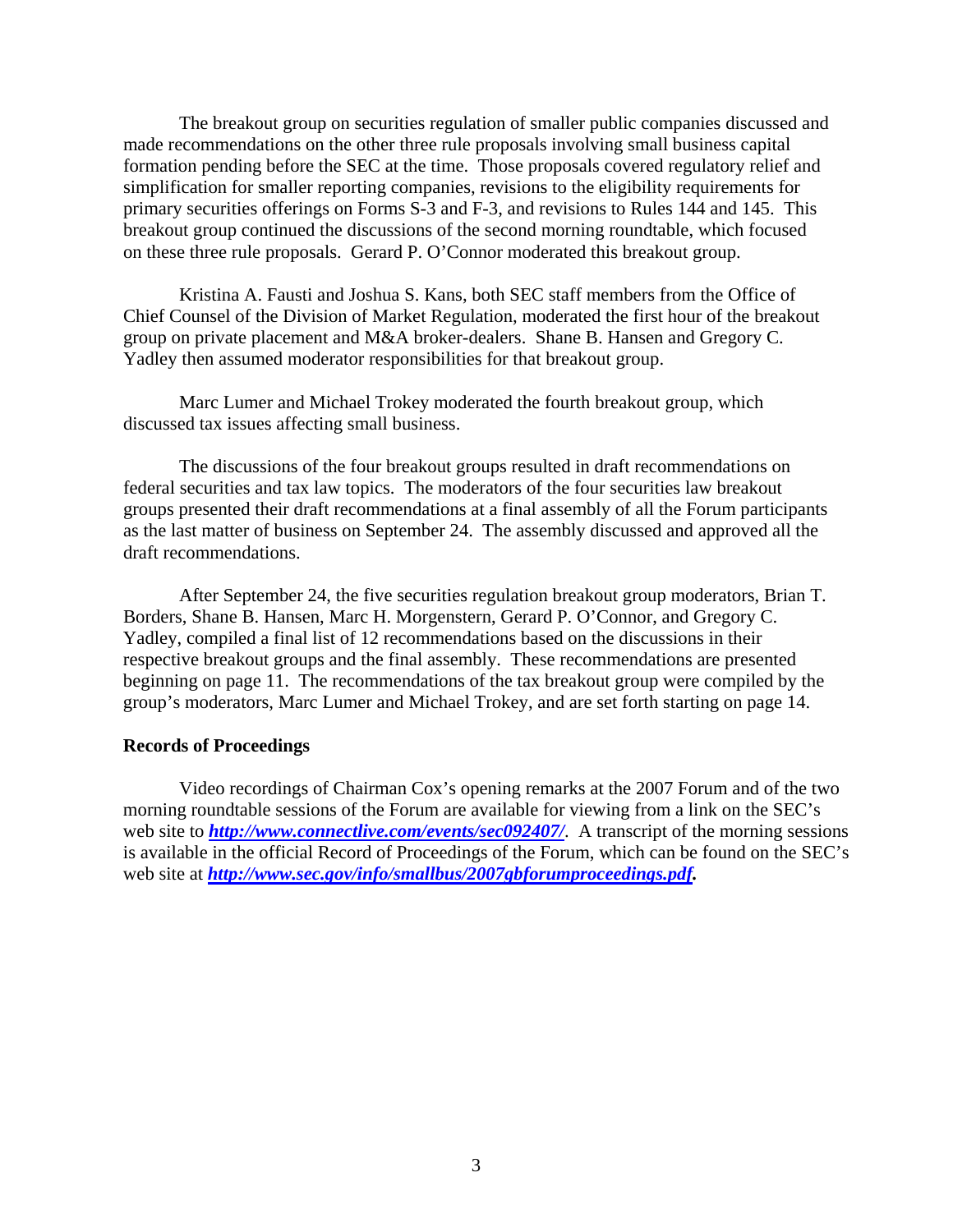### **PLANNING GROUP**

#### *Moderator*

Gerald J. Laporte Chief, Office of Small Business Policy Division of Corporation Finance U.S. Securities and Exchange Commission Washington, D.C.

### *Government/Regulatory Representatives*

Gabriela Aguero Coordinating Analyst Public Offering Review Corporate Financing Department Financial Industry Regulatory Authority Rockville, Maryland

Anthony G. Barone Special Counsel Office of Small Business Policy Division of Corporation Finance U.S. Securities and Exchange Commission Washington, D.C.

Denise Kirk-Murray Community Affairs Officer Office of the Comptroller of the Currency

 New York, New York Charles Maresca Director of Interagency Affairs Office of Advocacy U.S. Small Business Administration Washington, D.C.

Mauri L. Osheroff Associate Director (Regulatory Policy) Division of Corporation Finance U.S. Securities and Exchange Commission Washington, D.C.

Mary J. Sjoquist, Esq. Special Counsel to Board Member Bill Gradison Public Company Accounting Oversight Board Washington, D.C. *Representing Public Company Accounting Oversight Board* 

Michael Stevenson Director of Securities Department of Financial Institutions Securities Division Olympia, Washington *Corporate Finance Committee Chair, North American Securities Administrators Association, Inc.* 

### *Representatives of Business and Professional Organizations*

Brian T. Borders Borders Law Group Washington, D.C. *Representing National Venture Capital Association* 

Serena Davila **Director** Private Companies Financial Executives International Washington, D.C.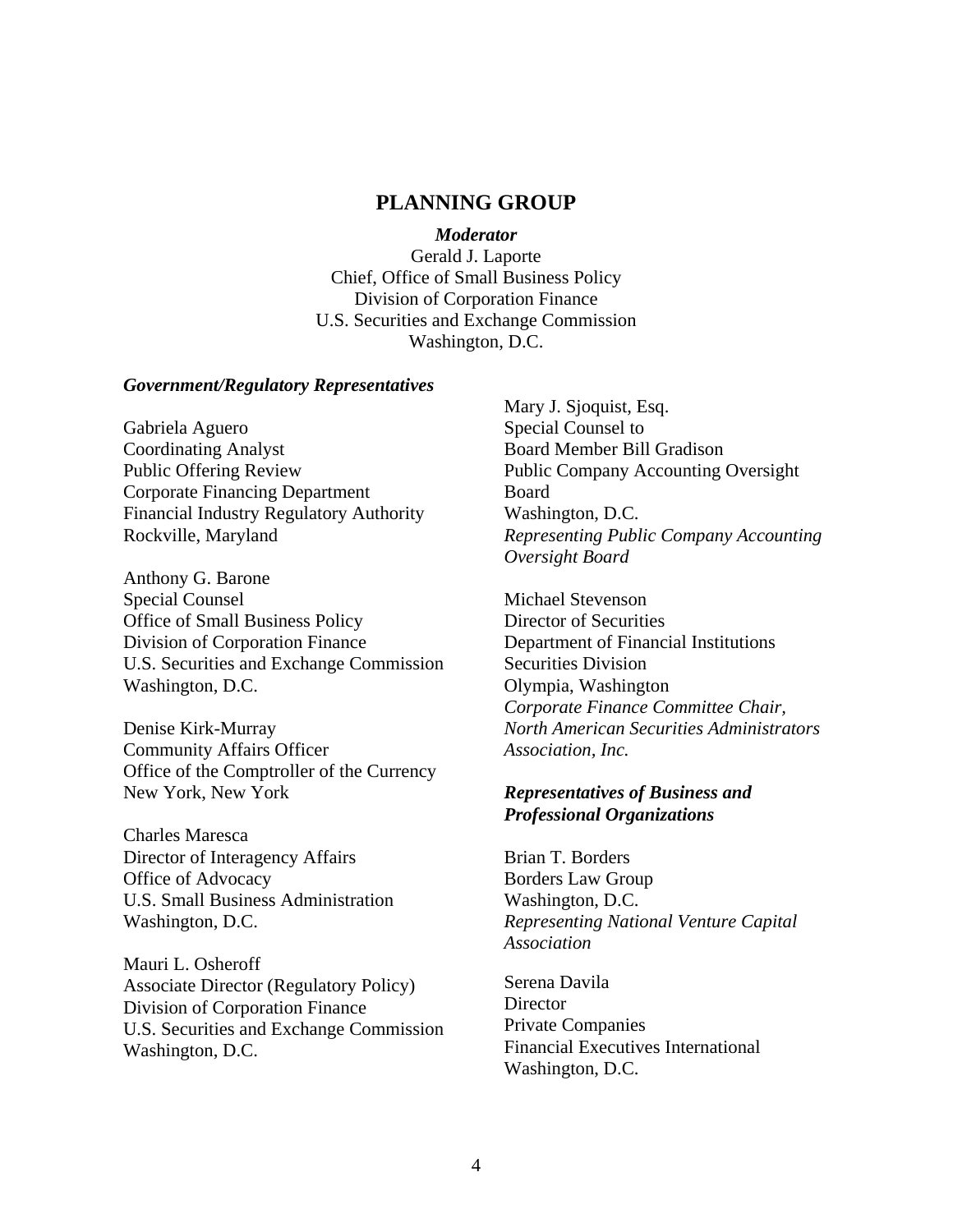Marie Kalamaras Lee A. John Murphy, Jr., Esq. Manager/Counsel, Tax Policy Wickersham & Murphy AeA (formerly American Electronics Palo Alto, California Association) *Representing American Bar Ass'n*  Washington, D.C. *Emerging Companies Subcommittee,* 

Manhattan Beach, California **Ann Yvonne Walker**, Esq. Lawrence R. Moreau *Committee*  Moreau Group, Inc. *Representing National Investment Banking* Wilson Sonsini Goodrich & Rosati *Association* Palo Alto, California

Managing Partner *Regulation of Securities Committee*  Blue Mesa Partners San Francisco, California Gregory C. Yadley *Representing American Bar Ass'n Middle* Shumaker, Loop & Kendrick *Market and Small Business Committee* Tampa, Florida

*Middle Market and Small Business* 

*Representing American Bar Ass'n Small*  Marc H. Morgenstern *Business Issuer Subcommittee, Federal* 

> *Representing American Bar Ass'n Small Business Issuer Subcommittee, Federal Regulation of Securities Committee*

### **FORUM SEC STAFF**

Mauri L. Osheroff Associate Director (Regulatory Policy) Division of Corporation Finance

### **Office of Small Business Policy**

Division of Corporation Finance

Gerald J. Laporte, Chief

Anthony G. Barone

Corey A. Jennings

Johanna Vega Losert

Kevin M. O'Neill

Twanna M. Young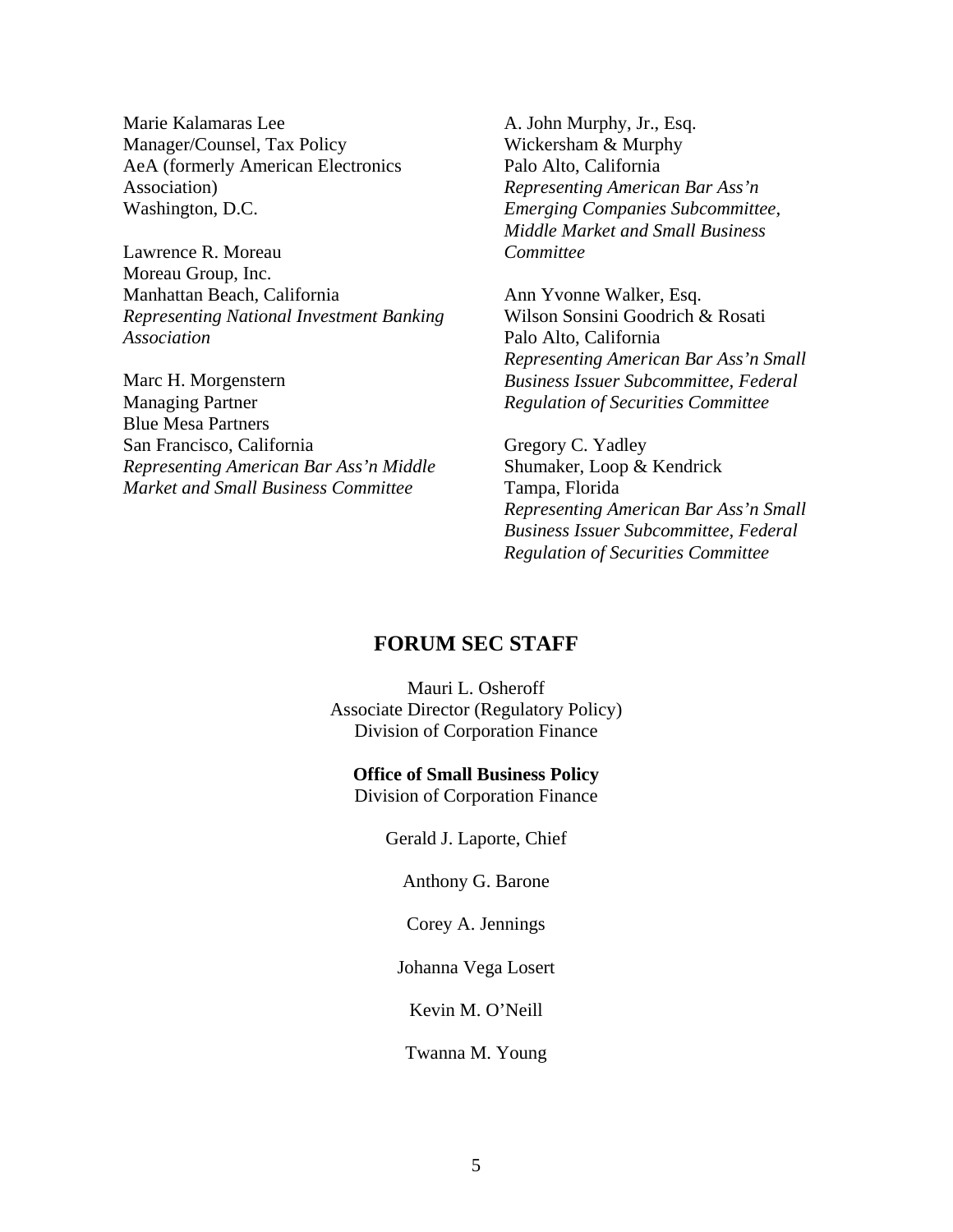### **AGENDA**

### 2007 SEC Government-Business Forum on Small Business Capital Formation Washington, D.C. September 24, 2007

**9:00 a.m. Call to Order**  Gerald J. Laporte, Chief, Office of Small Business Policy, SEC Division of Corporation Finance

### **Introductory Remarks**

John W. White, Director, SEC Division of Corporation Finance

**Opening Remarks**  SEC Chairman Christopher Cox

### **9:15 a.m. Roundtable on Securities Offerings by Private Companies**

### **Moderators:**

Gerald J. Laporte, Chief, Office of Small Business Policy SEC Division of Corporation Finance

Marc H. Morgenstern, Managing Partner, Blue Mesa Partners (San Francisco, California)

### **Panelists:**

Steven E. Bochner, Partner, Wilson Sonsini Goodrich & Rosati (Palo Alto, California)

Lance R. Lange, Director, Robert W. Baird & Co. (Milwaukee, Wisconsin)

Gregory C. Yadley, Partner, Shumaker Loop & Kendrick LLP (Tampa, Florida)

### **10:45 a.m. Break**

#### **11:00 a.m. Roundtable on Securities Regulation of Smaller Public Companies**

#### **Moderators:**

Steven E. Bochner, Partner, Wilson Sonsini Goodrich & Rosati (Palo Alto, California)

John W. White, Director SEC Division of Corporation Finance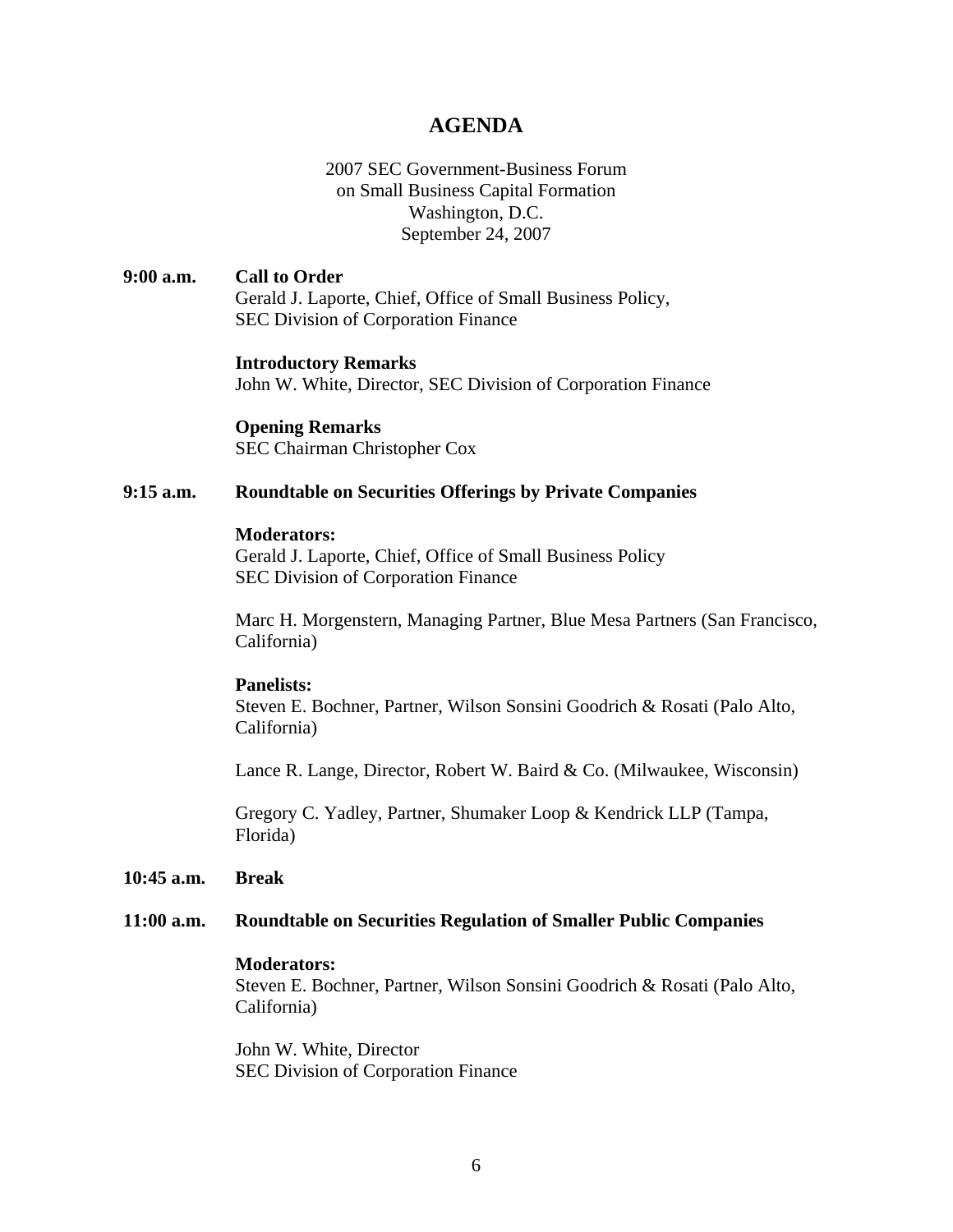### **Panelists:**

Phil Clough, Managing General Partner, ABS Capital Partners (Baltimore, Maryland)

R. Cromwell Coulson, Chairman and CEO, Pink Sheets, LLC (New York, New York)

Gerard P. O'Connor, Partner, Foley Hoag LLP (Boston, Massachusetts)

Anna T. Pinedo, Partner, Morrison & Foerster LLP (New York, New York)

Byron Roth, Chairman and Chief Executive Officer, Roth Capital Partners, LLC (Newport Beach, California)

- **12:30 p.m. Break**
- **12:45 p.m. Luncheon**

**Speaker:** SEC Commissioner Paul S. Atkins

### **2:15 p.m. Breakout Group Discussions to Develop Recommendations**

- Private Placement and M&A Broker-Dealer Breakout Group
- Securities Offerings by Private Companies Breakout Group
- Securities Regulation of Smaller Public Companies Breakout Group
- Tax Issues Breakout Group
- **3:30 p.m. Break**
- **3:45 p.m. Continuation of Breakout Group Discussions**
- **4:45 p.m. Plenary Session to Develop Next Steps**

### **Moderators:**

Gerald J. Laporte, Chief, Office of Small Business Policy SEC Division of Corporation Finance

Gregory C. Yadley, Partner Shumaker, Loop & Kendrick, LLP (Tampa, Florida)

### **5:30 p.m. Networking Reception**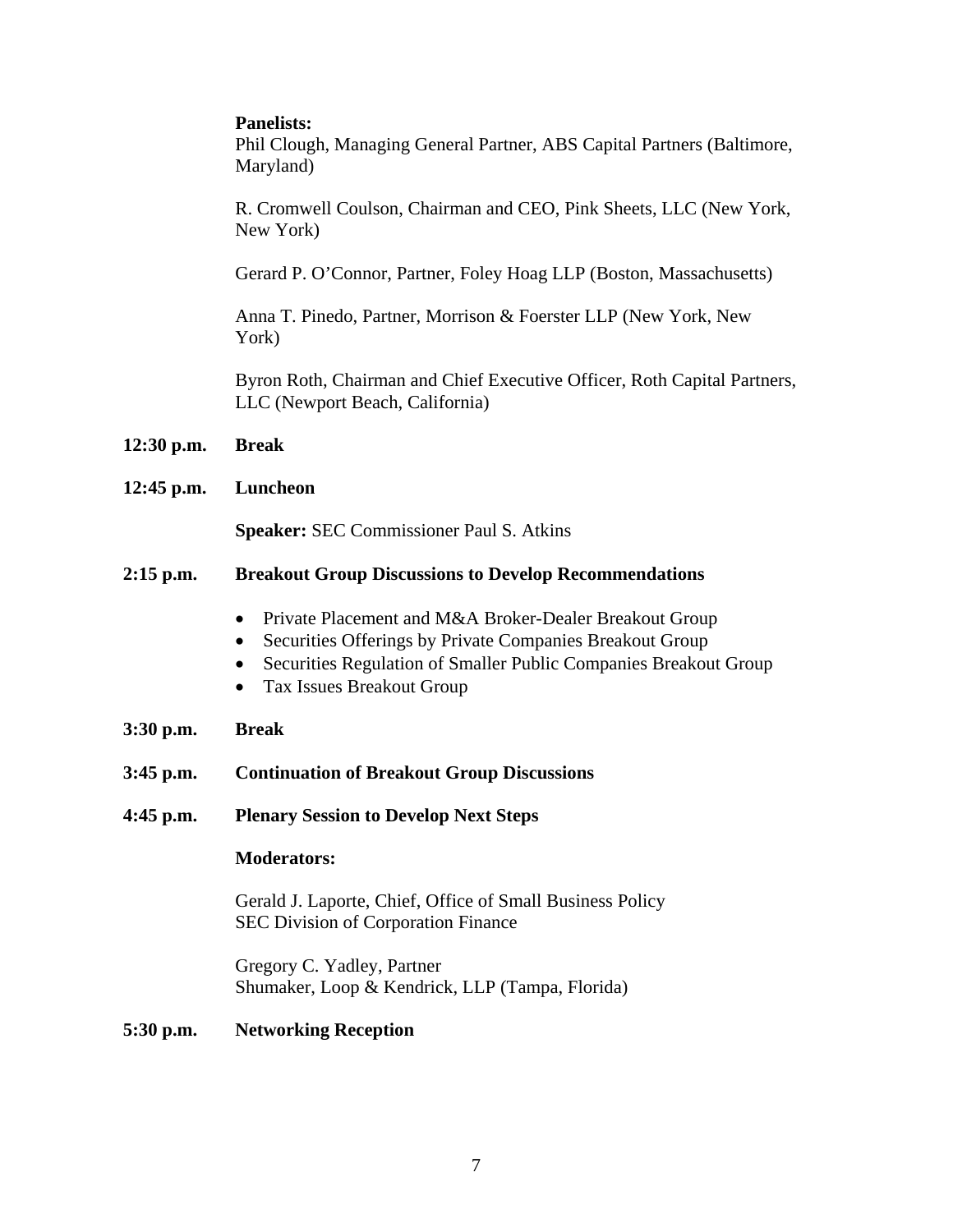### **OPENING REMARKS OF CHAIRMAN CHRISTOPHER COX**

SEC Government-Business Forum on Small Business Capital Formation

September 24, 2007

Thank you, John [White, Director of the SEC Division of Corporation Finance], for that kind introduction. And welcome, all of you, to the SEC's annual Forum on Small Business Capital Formation. I want to welcome all of you who are here with us in the auditorium at the SEC's Headquarters in Washington, and I especially want to welcome all of you who are watching on the web at sec.gov.

This is an outstanding opportunity for entrepreneurs, and the many professionals who work with small business, to help the SEC fulfill our statutory mission of promoting capital formation. In addition to significant participation from the public, we've benefited from representation by the Government Accountability Office, the Federal Reserve, and state securities regulators—and in particular from the Small Business Administration.

Thanks to the good work that's being done on behalf of small business at the SBA, we have a good idea of just how important today's topics are to our nation's economy. For starters, small business is where all the job creation is. Small firms represent 99.7% of all employer firms in the United States. And they employ half of the entire labor force in the private sector. Of all the net new jobs created in our country, small business generated between 60% and 80% during every single year over the last decade.

But that's not all. It may seem that globalization is being driven by large multinational companies, but in fact small business is leading the way when it comes to America's export economy. According to the SBA's most recent figures, small business makes up 97% of all identified exporters—and produces over 28% of the nation's export value.

Small business is also responsible for the lion's share of America's technology leadership. Innovative smaller firms produce 13 times more patents per employee than large firms. And when it comes to inventions, it isn't just quantity but quality that characterizes small business. Smaller firms' patents are twice as likely as large firms' patents to be among the top 1% most cited. So we shouldn't be surprised that small business employs over 40% of all the high-tech workers in the United States, and seems always to get more bang for the buck.

But despite all of this exciting news about the contribution that small businesses are making to the world's greatest economy and to America's global business leadership, there is another, less encouraging side to the story. And that's the government—which, as a matter of policy, is dedicated to supporting small business and all of the job creation and innovation for which it's responsible—is often getting in the way when it comes to regulation.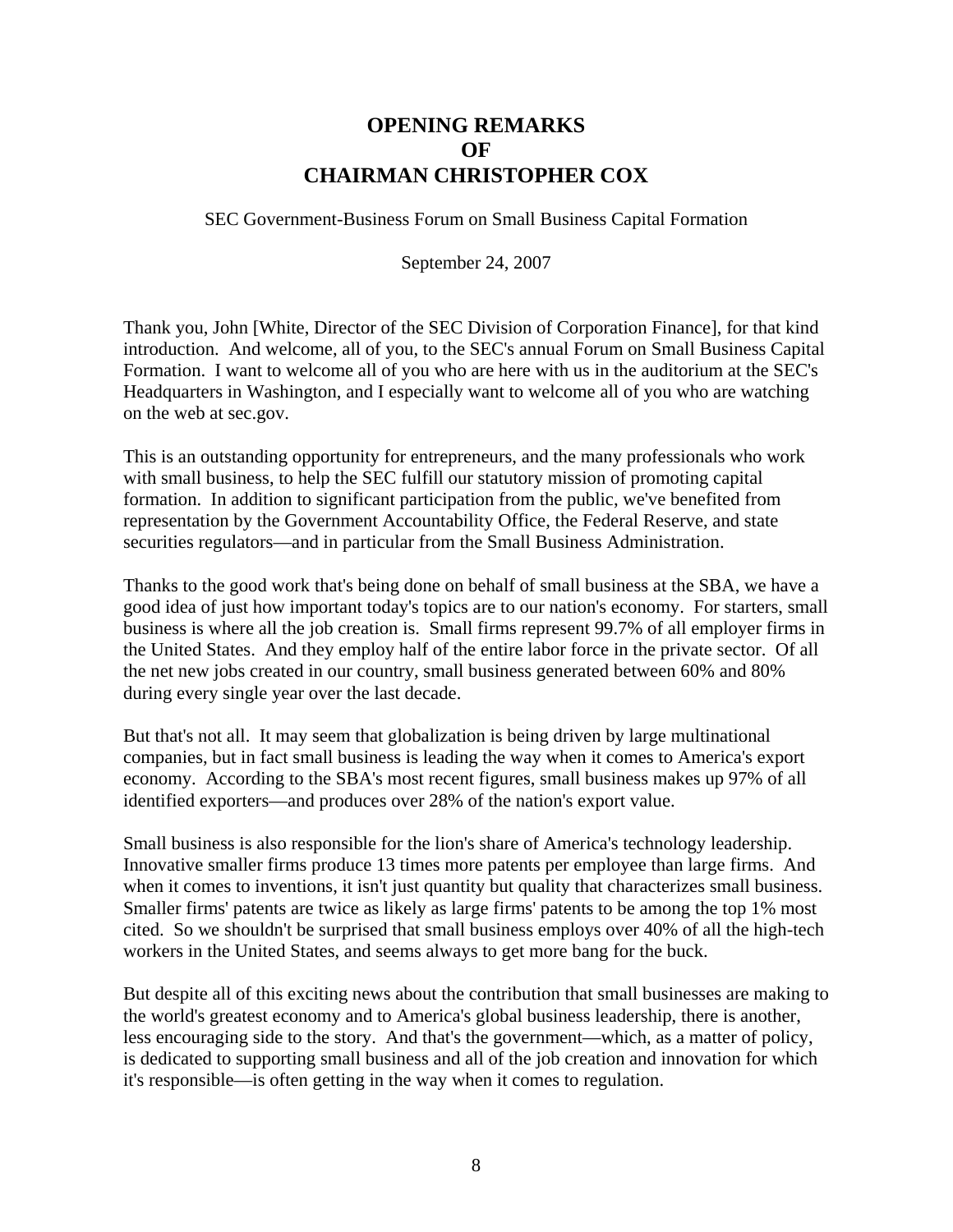That's because the cost of regulation falls heaviest on smaller companies. And not surprisingly, the very smallest companies—which are often the most innovative—are always the very hardest hit. Here's a telling statistic that provides good reason for us to be meeting here today: the very smallest firms—those with less than 20 employees—spend 45% more per employee than larger firms to comply with federal regulations.

And it isn't just capital raising that imposes regulatory burdens. It's all of the rules and paperwork and legal costs that every federal department and agency imposes. So even though we at the SEC aren't responsible for most of those costs, we've got to be cognizant that every incremental regulation we impose is added to the vast maze of federal rules and regulations that every entrepreneur has to navigate. Since our statutory charter is not to minimize the damage our rules might cause, but rather affirmatively to promote and encourage capital formation, we have our work cut out for us. We'll have to be so good here at the SEC that we not only need to make a positive difference for small business, but we also must make up for all the red tape that those other agencies inflict.

I know that everyone here today is enthusiastic about that mission. All of us are committed to scrubbing the SEC's rules to avail ourselves of every opportunity to help nurture small offerings, and to give life to the dreams of enterprising Americans.

As we do that, every one of us at the Commission will do well to heed the advice of the famous 19th century French economist Frederic Bastiat—the advice that every small business person intuitively understands: "If you wish to prosper, let your customer prosper." For us, that means that if we wish our nation's capital markets and our economy to prosper, and to benefit from lower costs of capital, we've got to let small business prosper.

The last quarter century has been a golden era for small business. With our help, that success will spread even further—extending medical breakthroughs, technological innovations, and a higher standard of living to ever greater numbers of the world's people.

So let's get to work right away on lowering the cost of capital formation.

This morning's agenda will feature two roundtable discussions. The first will focus on recent SEC rule proposals relating to private companies—including recent initiatives to make Regulation D and Form D more user-friendly to small business, and to help private companies with stock option plans avoid unintentionally becoming public companies.

The second roundtable will consider the Commission's suite of recent proposals concerning smaller public companies. This will include a discussion of our recent initiatives on Rule 144, Form S-3, and merging Regulation S-B into Regulation S-K.

John White and the impresarios of Corporation Finance have assembled a stellar cast for today's production. The Forum luncheon will feature remarks by SEC Commissioner Paul Atkins, than whom there is no greater champion of small business. Our panelists for the roundtable on securities offerings by private companies will be Steven Bochner, who is a partner at Wilson Sonsini Goodrich & Rosati in Palo Alto; Lance Lange, who is a director of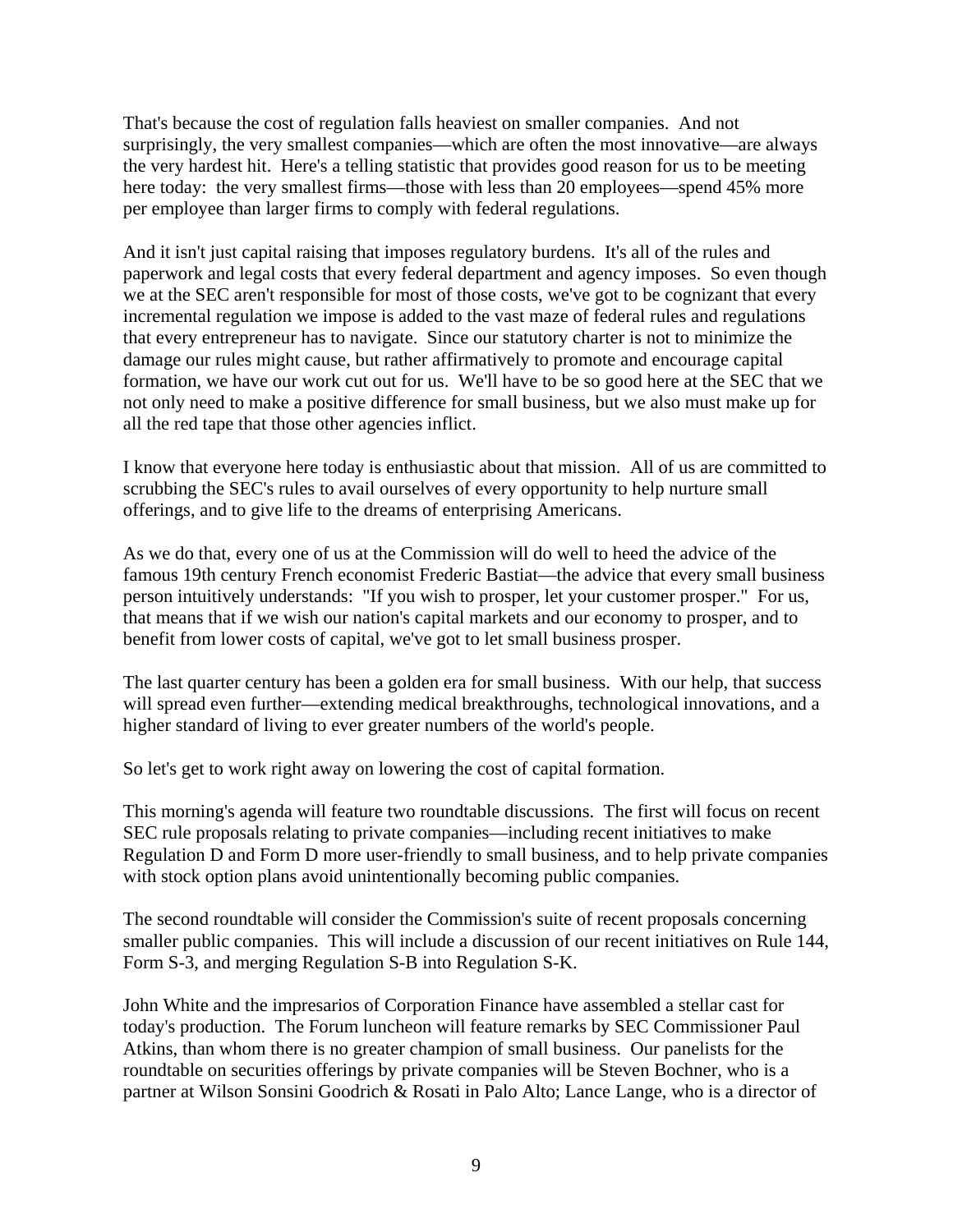Robert W. Baird & Company, in Milwaukee; Gerald Laporte, the Chief of the Office of Small Business Policy here at the SEC, who will also serve as one of our co-moderators; Marc Morgenstern, Managing Partner of Blue Mesa Partners in San Francisco, who will also be a co-moderator; and Gregory E. Yadley, who is a partner at Shoemaker, Loop & Kendrick in Tampa. The panelists for the roundtable on smaller public companies will include Phil Clough, Managing General Partner of ABS Capital Partners in Baltimore; Cromwell Coulson, who is Chairman and CEO of Pink Sheets, LLC, in New York; Gerard O'Connor, a partner at Foley Hoag in Boston; Anna Pinedo, a partner at Morrison & Foerster in New York; and of course John White, the SEC's Director of the Division of Corporation Finance, who will be our third co-moderator.

The afternoon program will feature breakout sessions, including one devoted to the role of broker-dealers and finders in private placements. These breakout groups are going to be particularly important, because they're going to help formulate specific recommendations for the SEC to consider as we work to meet our obligation to encourage capital formation.

This is an exciting program, an outstanding group of experts, and a vitally important mission. So to all of you who are dedicated to this mission, thank you for being here—and thank you for what you do every day to help create jobs, nurture innovation, and improve life for every human being on our planet. All of us at the SEC are proud to be your partners.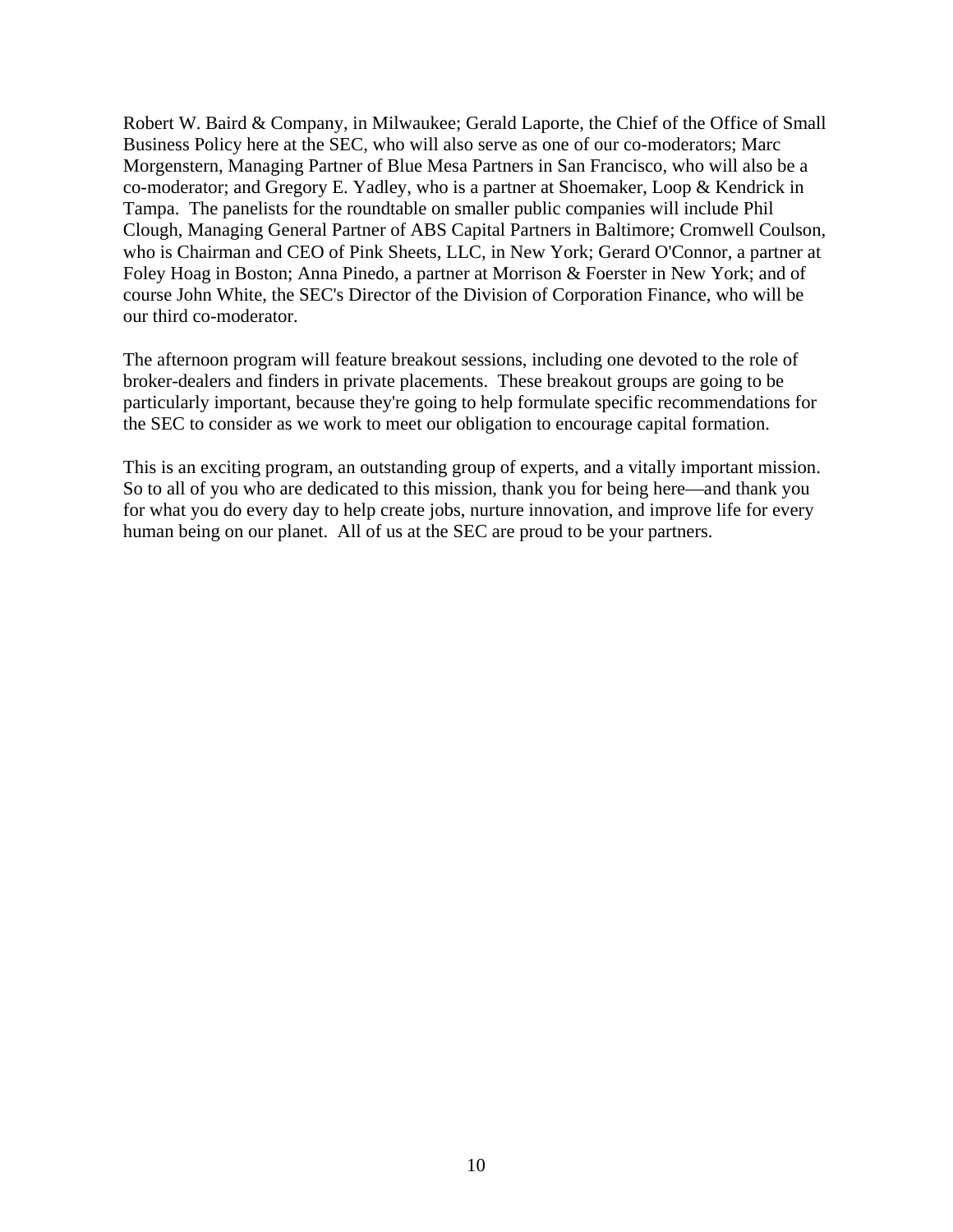### **RECOMMENDATIONS[\\*](#page-13-0)**

*Set forth below are the recommendations of the 2007 Government-Business Forum on Small Business Capital Formation. The recommendations of the tax issues breakout group follow the recommendations of the securities regulation breakout groups.* 

### **Recommendations of Securities Regulation Breakout Groups**

 *"small business" rule proposing releases approved by the Commission on May 23, 2007.[‡](#page-13-2) The following 12 securities law recommendations were developed in three breakout groups on securities regulation on the afternoon of September 24, 2007. Five breakout group moderators worked together after that date to compile the recommendations and edit them for clarity and to eliminate overlaps.[†](#page-13-1) These recommendations are not presented in any particular order of priority. All of these recommendations, other than those developed by the private placement and M&A broker-dealer breakout group, address issues raised in the six* 

### **Securities Offerings by Private Companies Breakout Group**

- 1. We support the Commission's Section  $12(g)$  rule proposal and recommend that it be clarified to ensure that employee option holders are not considered within the definition of holders of record for purposes of the limitation under Exchange Act Section  $12(g)$ , which requires an issuer with 500 or more holders of record of a class of equity securities and total assets in excess of \$10 million at the end of its most recent fiscal year to register that class of equity securities with the Commission.
- 2. We support application of uniform disqualification provisions regarding all offerings seeking to rely on Regulation D.
- 3. We support the Commission's proposal to shorten the integration safe harbor in Regulation D from six months to 90 days.
- 4. We support addition of the proposed \$750,000 investment-based test as an alternative means of qualifying as an "accredited investor," as defined in Rule 501 of Regulation D.
- 5. We support the Commission's proposed new Rule 507 of Regulation D establishing a new exemption permitting limited advertising. We recommend that the Commission

 $\overline{a}$ 

<span id="page-13-0"></span> recommendations do not necessarily reflect the views of the SEC, its Commissioners or any of the SEC's staff \* The SEC hosts the annual Government-Business Forum on Small Business Capital Formation, but does not seek to endorse or modify any of the Forum's recommendations. The recommendations are solely the responsibility of the Forum participants from outside the SEC, who were responsible for developing them. The members.

<span id="page-13-1"></span><sup>†</sup> The five moderators were Brian T. Borders, Shane B. Hansen, Marc H. Morgenstern, Gerard P. O'Connor and Gregory C. Yadley.

<span id="page-13-2"></span><sup>&</sup>lt;sup>‡</sup> These releases are identified in the footnote on page 2.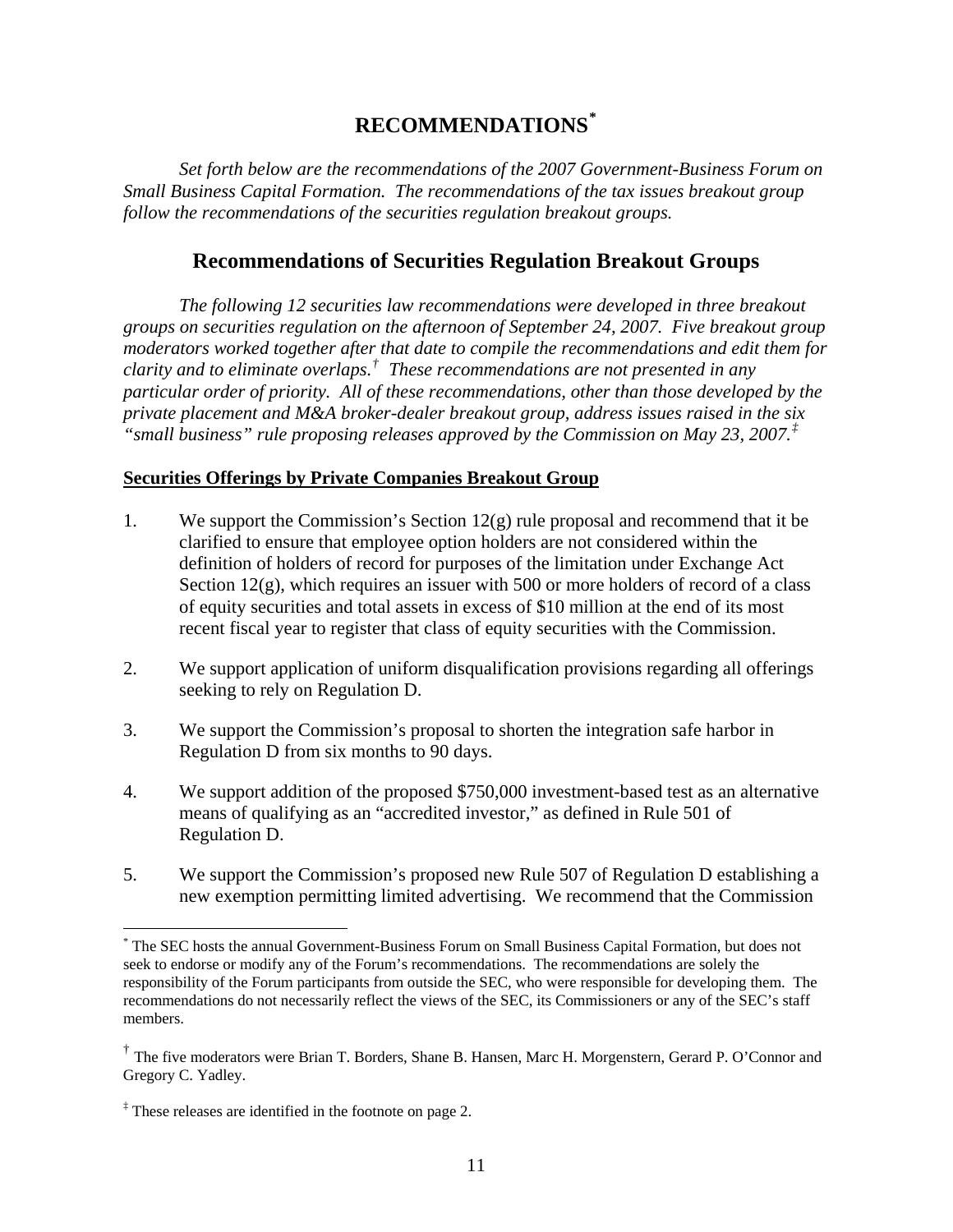give serious consideration to making proposed Rule 507 available to "private pooled investment vehicles," as described in the Regulation D release (*i.e.,* venture capital, private equity and hedge funds).

### **Private Placement and M&A Broker-Dealer Breakout Group**

- 6. We recommend that the Commission take the lead in adopting rules, in coordination with the states, to create a limited federal registration exemption and simplified system of state registration and regulation for M&A and business brokers who act as intermediaries and advisors in the purchase and sale of existing businesses.
- 7. We recommend that the Commission adopt rules recommended by the 2005 Private Placement Broker-Dealer Task Force Report of the American Bar Association to facilitate capital raising by small business owners, as well as prospective buyers, to fund small businesses.
- 8. We recommend that "private placement brokers" be allowed to raise capital through private placements of an issuer's securities with one or more "accredited investors" in amounts per issuer of up to 10 percent of the investor's net worth (excluding their primary residence), with full written disclosure of the broker's compensation, and in aggregate amounts of up to at least \$10 million per issuer, periodically adjusted for inflation.

### **Securities Regulation of Smaller Public Companies Breakout Group**

*Comments on Proposed Revisions to Eligibility Requirements for Primary Securities Offerings on Forms S-3 and F-3* 

9. Eliminate the Proposed 20 Percent of Public Float Ceiling on Form S-3/F-3 for Primary Registrations by Smaller Reporting Companies.

Recommendation: We recommend that the SEC eliminate the proposed 20 percent of public float limitation on the number of shares that may be offered during any 12 month period on Form S-3 or F-3 by a company that does not meet the \$75-million public float test. If the SEC continues to believe that there should be some upper limit on the number of shares that may be offered by such companies, we recommend that the SEC increase the share limit to 33 percent of a company's total market capitalization during any 12-month period.

Rationale: The emphasis should be on the quality and availability of the disclosure to investors, and not on an arbitrary limitation on capital that a growing company needs. Though dilution is a valid concern for investors in fast-growing emerging companies, the proposed limitation does not prevent dilution, but merely complicates and makes more costly the critical capital-raising process.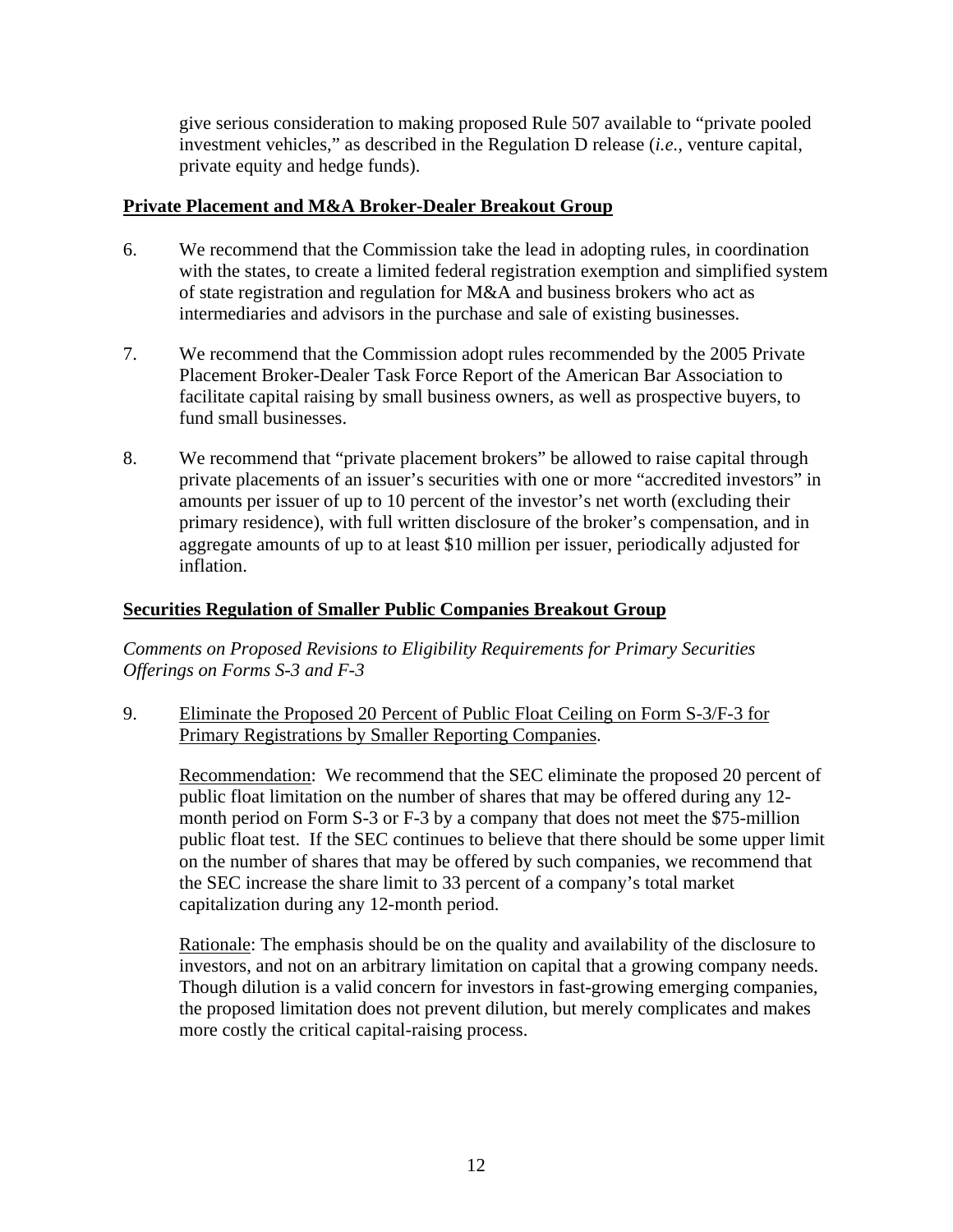### 10. Expand the Availability of Form S-3 Resale Registration to Unlisted Reporting Companies.

Recommendation: We recommend that the SEC make Form S-3 available for resales by shareholders of unlisted reporting companies that meet the registrant requirements set forth in General Instruction I.A. to Form S-3. Specifically, in General Instruction I.B.3. of Form S-3, delete the phrase, "if securities of the same class are listed and registered on a national securities exchange or are quoted on the automated quotation system of a national securities association."

Rationale: We note that the Commission has proposed to permit unlisted smaller reporting companies to register primary offerings on Form S-3. We believe that, if the disclosure available for unlisted smaller reporting companies justifies the use of Form S-3 for a primary offering, then there is no reason to prohibit the same companies from using the form for secondary offerings. Forcing unlisted smaller reporting companies to conduct secondary shelf offerings on registration statements that do not incorporate by reference future Exchange Act filings adds time and cost to capitalraising transactions and does not improve the quality or quantity of disclosure or enhance investor protection.

### *Comments on Proposed Revisions to Rules 144 and 145*

### 11. Simplify Rule 144 Tolling Provisions.

Recommendation: We recommend adopting a simplified rule that will avoid the need to track the number of days that a holder has hedged and will provide a meaningful benefit for investors that do not hedge. Specifically, we recommend that the SEC revise the rule to provide that non-affiliate holders of restricted securities who do not establish, or increase, a put-equivalent position in the shares at any time during the first six months after acquiring the securities will be permitted to sell under Rule 144 after six months, as proposed. Non-affiliate holders who do establish, or increase, a put-equivalent position in the shares at any time during the first six months of the holding period would be subject to a one-year holding period. After the six-months or one-year holding period, the non-affiliate holder would be free to sell restricted shares pursuant to the revised rule.

Rationale: In the proposed rule, the staff proposes to reinstate the provision tolling the holding period under Rule 144 for periods during which the holder is engaged in hedging activities. We believe that this approach is overly complicated and could have the effect of making more costly and time-consuming the process of "delegending" restricted securities through the ordinary process, which involves factual representations by the holder made to the law firm issuing the Rule 144 opinion to the issuer's transfer agent. However, the group also supported the provision's intent to protect against manipulation by holders of restricted securities who do not take an investment position of the type contemplated by Rule 144.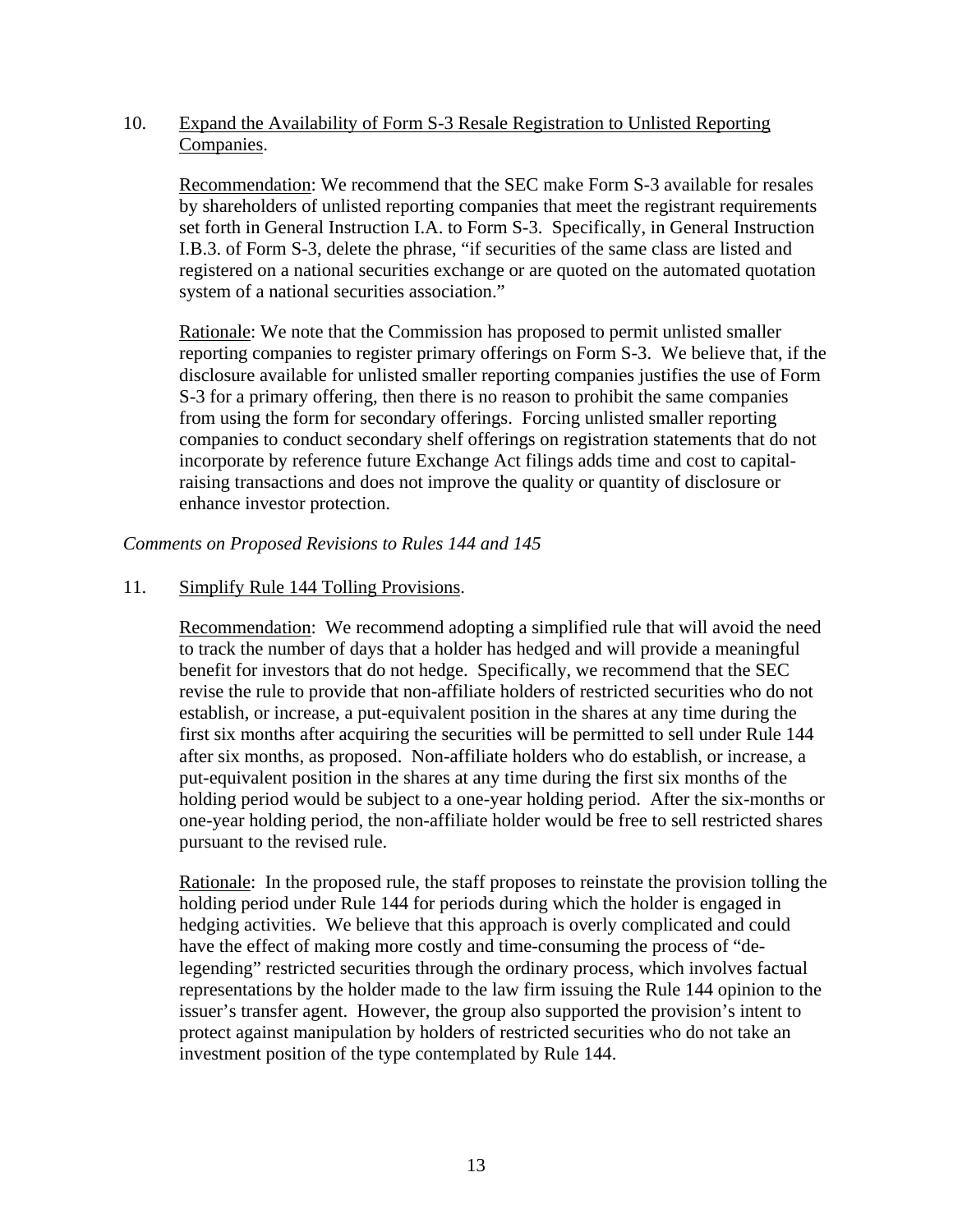### 12. Improve the Quality of and Access to Public Information about Non-Reporting Companies.

Recommendation: We recommend that the SEC revise Rule  $144(c)(2)$  to:

- Require non-reporting issuers themselves, instead of market participants, to be responsible for making available the current public information under Rule  $144(c)(2)$  as a condition to shareholders utilizing the Rule 144 safe harbor for resales of restricted securities;
- Consider enhancing the content and the currency of the issuer information required for such issuers to satisfy the requirements of Rule  $144(c)(2)$ ; and
- Establish one or more third-party (*i.e.*, out of the issuer's control) repositories for such information so that it is more dependably accessible to investors.

Rationale: Rule 144(c)(2) provides that the "current public information" requirement under Rule 144 for issuers who are not reporting companies may be satisfied if "there is publicly available" the information required by certain subsections of Exchange Act Rule 15c2-11. However, it is not necessarily the responsibility of the issuer to provide or update this information. In practice, this rule does not result in meaningful disclosure being available to investors on a timely basis. In keeping with the spirit of the other comments of this group, we believe that the focus should be on the quality and availability of information.

### **Recommendations of Tax Issues Breakout Group**

*The tax issues breakout group developed the following recommendations.* 

### **1. Relief from alternative minimum tax.**

**Issue:** Should relief be given to individuals from the alternative minimum tax?

**Discussion:** Yes, but if the tax is too costly to eliminate, relief should be given to small business owners. Most small businesses are organized as sole proprietorships, S-corporations, LLC's, and partnerships. In these forms, earnings are taxed to the owner's personal tax return, regardless of whether or not the cash "flows through" to them. These taxpayers already face a greater tax burden because of payroll taxes imposed on what is essentially business gain. Business earnings that flow through to the owner's personal tax return decrease and possibly eliminate both personal exemptions and itemized deductions. We believe the alternative minimum tax represents an impediment to capital formation.

**Recommendation**: If Congress cannot eliminate the alternative minimum tax, then Congress should increase both the alternative minimum tax exclusion and the threshold for the phaseout of the exclusion. The provision should be indexed to inflation.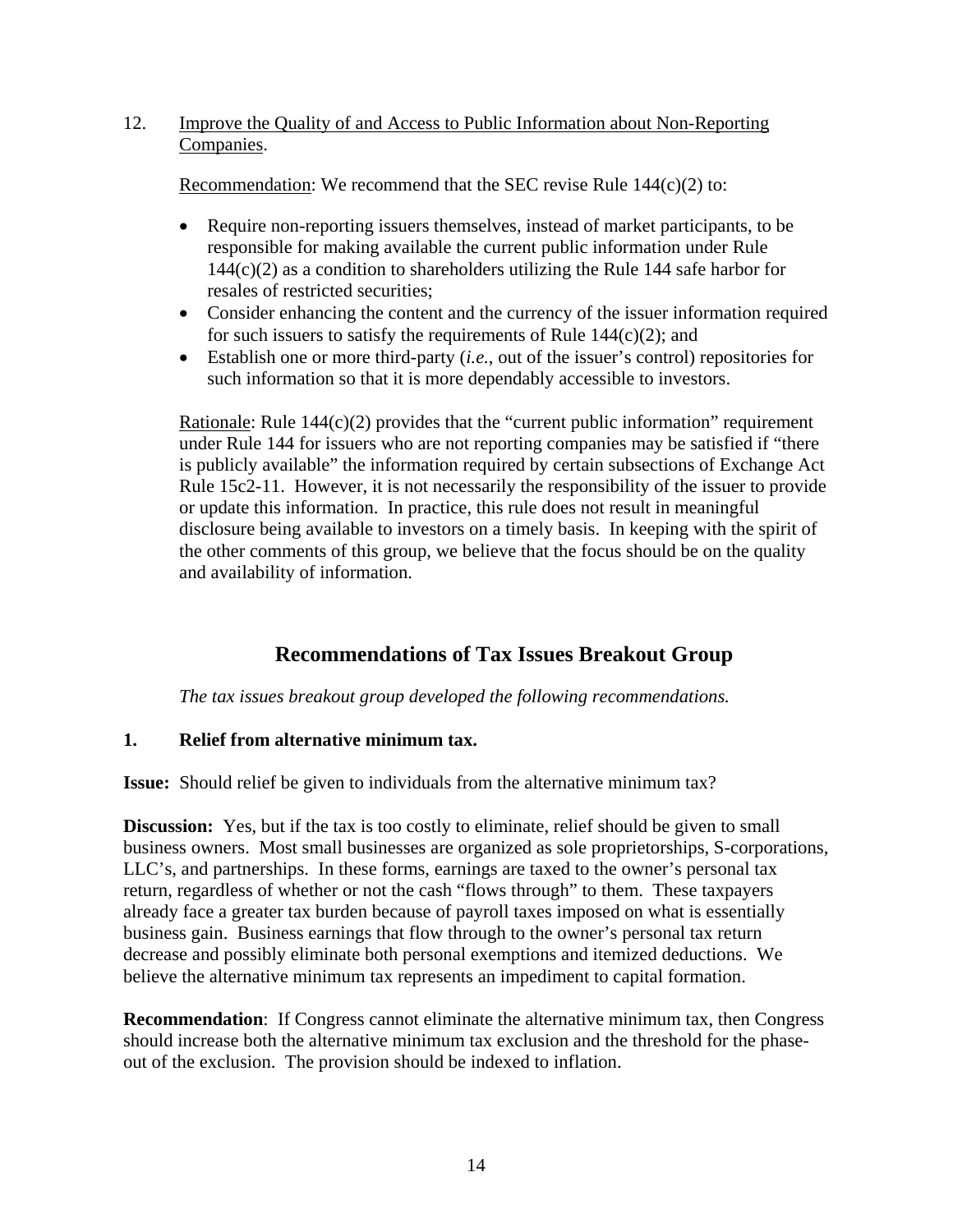### **2. Timely completion of permanent unified gift and estate tax.**

**Issue:** Should the temporary estate provisions be reviewed and should a new unified gift and estate tax have expanded exclusions?

**Discussion:** Small businesses are typically owned by one or a few individuals. Succession planning is omnipresent in all businesses, and in small businesses it becomes eventually as important as operations. Currently these businesses face an uncertain future regarding the taxability of the assets that will be transferred to the succeeding generations. Additionally, current provisions that provide for a difference between the lifetime gift and estate tax exclusions make planning awkward and discourage pre-death transition. Finally, current exclusions are not adequate to protect the orderly transition of businesses from one generation to the next.

**Recommendation**: Congress should act immediately to implement a permanent estate and gift tax law. The law should provide a \$5 million lifetime gift and estate tax exclusion, which should be indexed for the effects of inflation.

### **3. Mandatory corporate income tax e-filing.**

**Issue:** Should corporate size be the determining criteria for mandatory corporate income tax e-filings, and should e-filing remain mandatory in the face of system inadequacies?

**Discussion:** There are many benefits in efficiency and effectiveness generated from electronic filing of income tax returns. All tax professionals support e-filing as the preferential method for filing an increasingly growing number and types of returns. Many corporations are comfortable with electronic communications. However, corporate income tax filers now face mandatory e-filing based on business size (\$10,000,000) and not on complexity. During the most recent season, practitioners were confronted with a series of inadequacies in the transmission and receiving systems for certain schedules. Filers were given 20 additional days to file, but they were not in control of the problem and mailing a traditional return was no longer an option.

**Recommendation:** The Treasury Department should allow optional traditional filing of corporate tax returns:

- 1. if the size of the company is equal to or less than \$50,000,000, or
- 2. where a valid attempt was made to file electronically and at that time it was not possible to e-file the return, or
- 3. if the State where the entity has its headquarters does not allow or cannot accept efilings.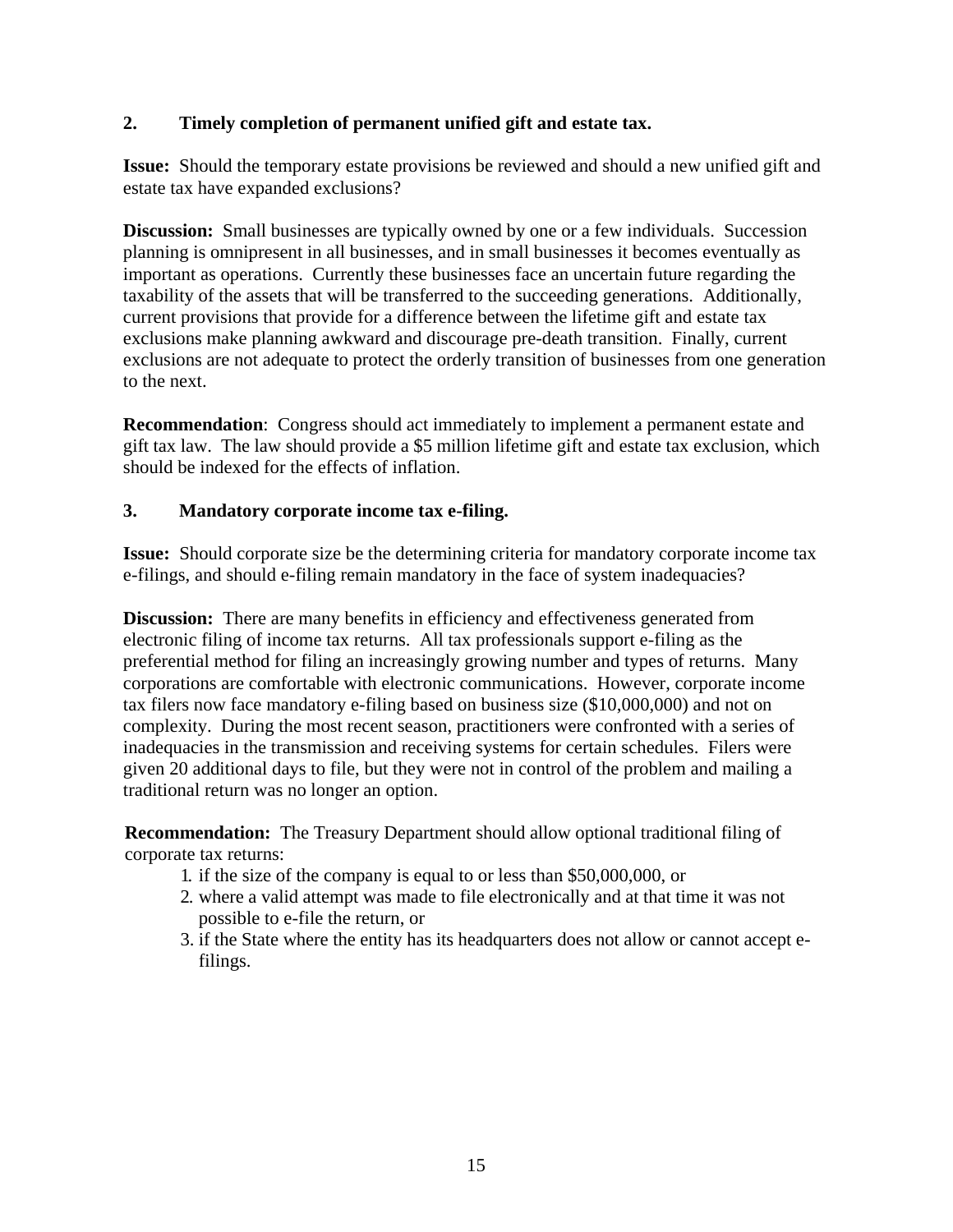### **4. Accrual of tax liabilities under conditions of uncertainty.**

**Issue**: Should the standards for accruing uncertain tax positions vary depending on the type of tax?

 **Discussion:** FIN 48 *Accounting for Uncertainty in Income Taxes—an interpretation of FASB Statement No. 109* regarding the accrual of uncertain income tax provisions marked a change in the way business recognized liability for income tax. Previously, the liability to pay any tax was accrued when the amount was certain and the likelihood was probable as provided in SFAS 5 *Accounting for Contingencies.* 

Under the current rule, sales, property, payroll, business permit, and minimum franchise taxes remain under the previous standard. Many small companies face greater uncertainties in these areas than in income tax. Income liability is now computed assuming that the tax authority will audit the business and that it will discover all uncertain tax provisions. Given these assumptions, businesses must now compute the amount that the company will pay based on a most likely scenario. While this system is cumbersome and requires estimation of the relative negotiating skills of the taxpayer and the tax authority, it meets conservatism principles and the fair value criteria.

**Recommendation:** The SEC and FASB should evaluate the current inconsistency between FIN 48 and SFAS 5 and provide some coordinated guidance and relief for private companies in their tax reporting.

### **5. The current income tax law is overly complex, burdensome, ineffective and costly to administer.**

**Issue:** Should Congress replace the current income tax system with a system that is simple and more direct?

**Discussion:** The U.S. income tax system is a cumulative patchwork of revenue raising, economy encouraging, and social action promoting provisions. The inadequacies of the current system are known and subject to continuous discussion by the public and Congress. Many attempts have been made to fix the system without success. A change would benefit both taxpayers and government alike. Raising the required revenue in a fair, efficient, direct, and simple manner should be the goal.

**Recommendation:** Congress should work with the President to research, debate and enact a simple comprehensive nationwide tax, based on some standard other than income (*e.g.,* sales or value added). The tax should provide an ongoing, lower cost, and more efficient method of tax collection than the current income tax system.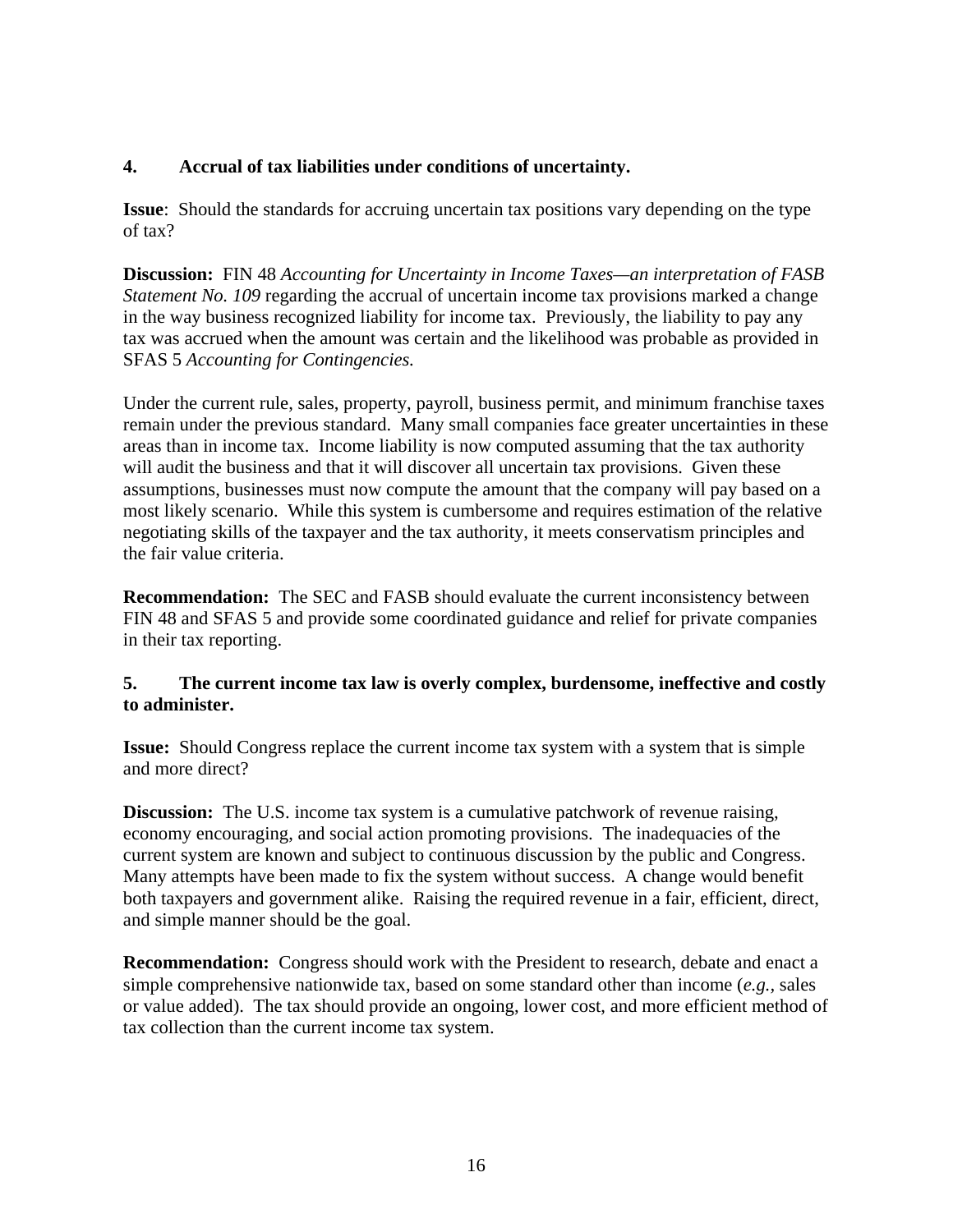### **6. Section 404 of SOX.**

**Issue:** Should implementation of Section 404(b) of the Sarbanes-Oxley Act of 2002 be delayed until there is clear guidance on audit scaling for smaller companies and a thorough review and discussion of the relationship of cost to benefit?

**Discussion:** Smaller public companies are now in the process of evaluating and testing their internal controls over the financial reporting process. Such companies have long been required to comply with U.S. Generally Accepted Accounting Principles, as well as SEC rules and regulations. Neither disclosure nor accounting principles will be affected with implementation of Section 404 of SOX and, accordingly, investors will not see any changes in these areas. It has been widely accepted that implementation of Section 404 of SOX for smaller companies as compared to its implementation for large companies was somewhat inefficient and excessively expensive due to differing interpretations of Section 404 of SOX made by management, consultants and auditors.

**Recommendation:** The implementation of the audit requirements of Section 404 of SOX on smaller public companies should be delayed until the PCAOB and the SEC have a clearer understanding and can assess the new rules on scaling, the Section 404 audit, and the cost of management's evaluation of the financial reporting process.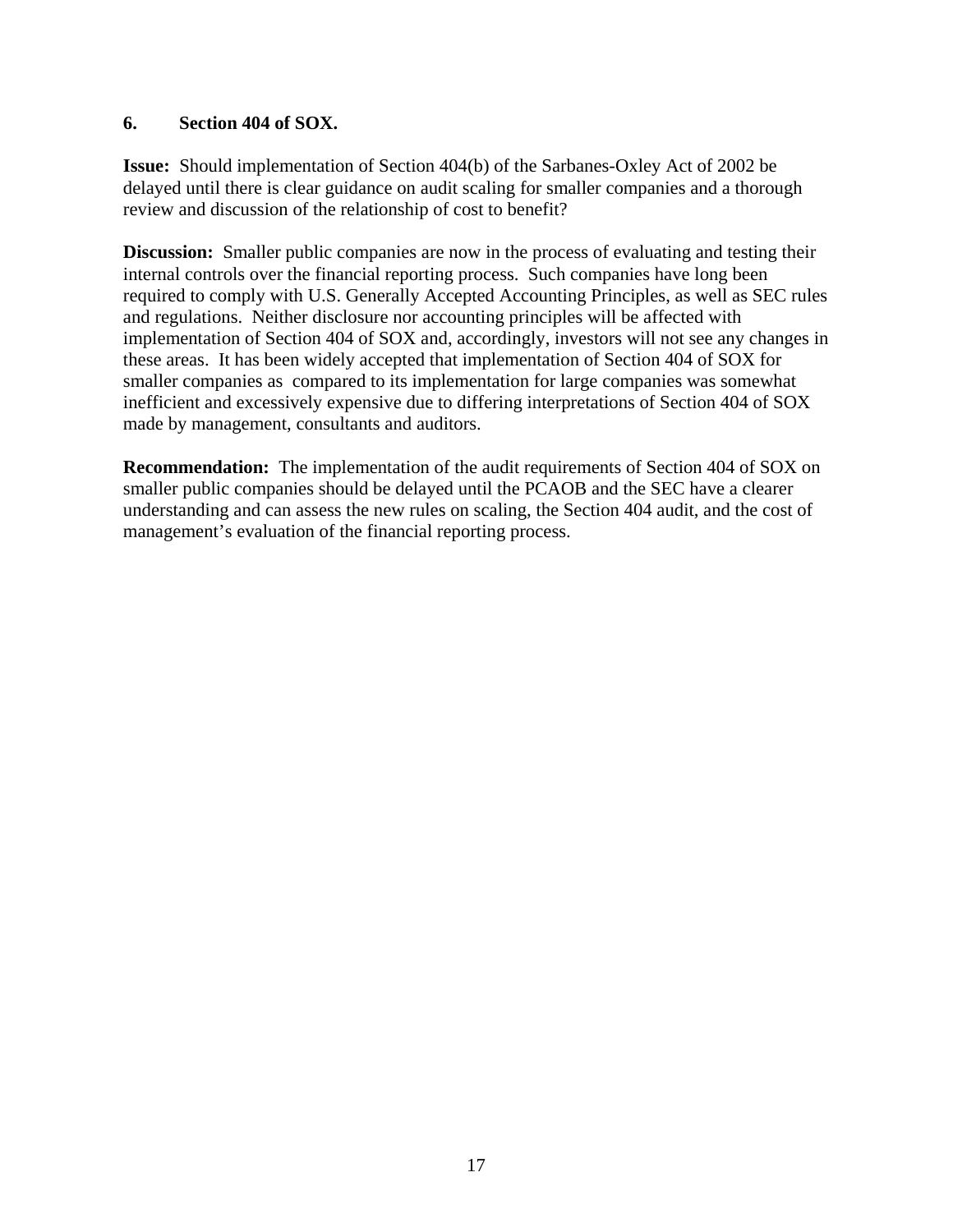### **REGISTERED FORUM PARTICIPANTS**

### **Mike Adhikari**

Illinois Corporate Investments, Inc. 175 Olde Half Day Rd., #100-17 Lincolnshire, IL 60069 847-438-1657

### **George Adu**

District of Columbia Dept. of Insurance, Securities and Banking 810 First Street, NE Washington, DC 20002 202-442-8790

### **Charles W. Barkley**

Attorney 6201 Fairview Road Suite 200 Charlotte, NC 28210 704-944-4290

### **Cecilia Baute**

WilmerHale LLP 1875 Pennsylvania Avenue, NW Washington, DC 20006 202-663-6203

#### **Joseph Beach**

Asher & Company, Ltd. 1845 Walnut Street Philadelphia, PA 19103 215-940-7851

#### **Charles Bennett**

Intercom Consulting Corporation 638 Hickory Lane Berwyn, PA 19312-1437 215-869-7035

### **Eric Blackledge**

Blackledge Furniture 233 SW 2nd Street P.O. Box 639 Corvalis, OR 97339-0639 541-753-4851

### **Rhonda Blackshear**

District of Columbia Dept. of Insurance, Securities and Banking 810 First Street, NE Suite 701 Washington, DC 20002 703-690-9050

### **Steven E. Bochner**

Wilson Sonsini Goodrich & Rosati 650 Page Mill Road Palo Alto, CA 94304 650-493-9300

### **Brian T. Borders**

Borders Law Group 1828 L Street, NW Suite 908 Washington, DC 20036 202-822-9306

### **John A. Braden**

GLO CPAs, LLP 12941 Interstate 45 North Suite 422 Houston, TX 77060 281-873-5005

### **Julius J. Brecht**

Wohlforth Johnson Brecht Cartledge & **Brooking** 900 West 5th Avenue Suite 600 Anchorage, AK 99501 907-276-6401

### **John H. Brown**

Mega Group, Inc. 1730 Rhode Island Ave. NW Suite 415 Washington, DC 22031 202-296-9594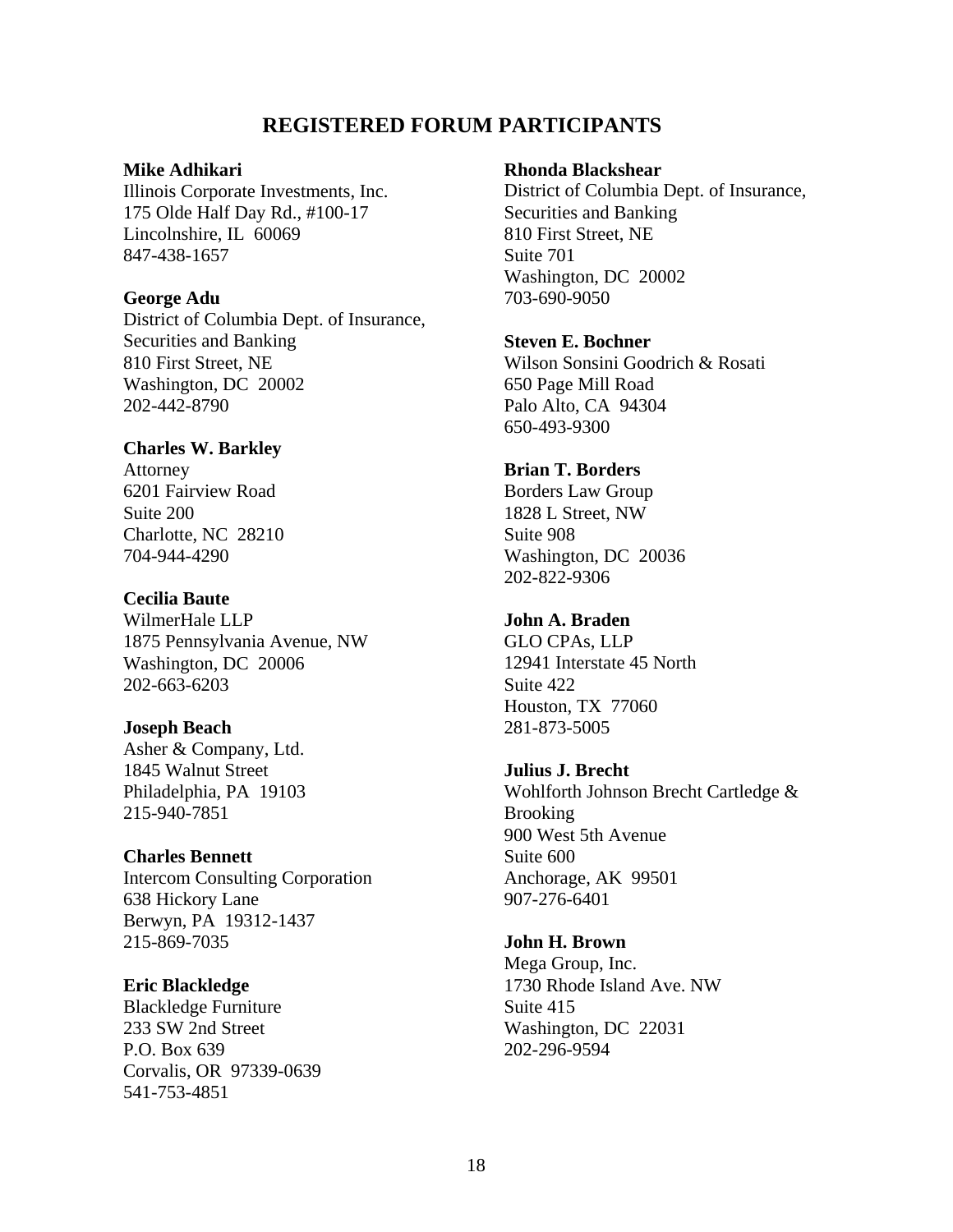### **Celeste Buiser**

PCAOB 1666 K Street, NW Washington, DC 20006-2803 202-207-9171

### **James E. Burk**

Burk & Reedy, LLP 1818 N. Street, NW Suite 400 Washington, DC 20817 202-204-5002

### **Eric N. Burns**

Conversation In Black, Inc. 16568 Coriander Place Fontana, CA 92337 909-427-1187

### **Joseph Canataro**

Asher & Company, Ltd. 1845 Walnut Street Suite 1300 Philadelphia, PA 19103 215-940-7811

### **Brian Castro**

1800 R Street, NW Suite 202 Washington, DC 20009 202-249-0209

### **Trevor Chaplick**

Proskauer Rose 1001 Pennsylvania Avenue, NW Suite 400 Washington, DC 20004 202-416-6829

### **Peter J. Chepucavage**

Plexus Consulting 1620 I Street, NW Washington, DC 20006 202-785-8940 (Ext. 108)

### **David Cintron**

The Centech Group, Inc. 4600 N. Fairfax Drive Suite 400 Arlington, VT 22203 703-525-4444

### **Patrick Clawson**

5505 Connecticut Avenue, NW Suite 335 Washington, DC 20015-2601 810-730-5110

### **Phil Clough**

ABS Capital Partners 400 East Pratt Street Suite 910 Baltimore, MD 21202-3116 410-246-5600

#### **Christopher Cole**

Independent Community Bankers of America 1615 L Street, NW Washington, DC 20036 202-659-8111

### **James A. Connolly III**

IBA Capital Funding 14 Pullen Drive Perrineville, NJ 08535 732-754-7847

### **James W. Cornell**

Praxiis, LLC 5266 Seneca Street West Seneca, NY 14224 716-675-6001

### **Cromwell Coulson**

Pink OTC Markets, Inc. 304 Hudson Street, 2<sup>nd</sup> Floor New York, NY 10013 212-896-4400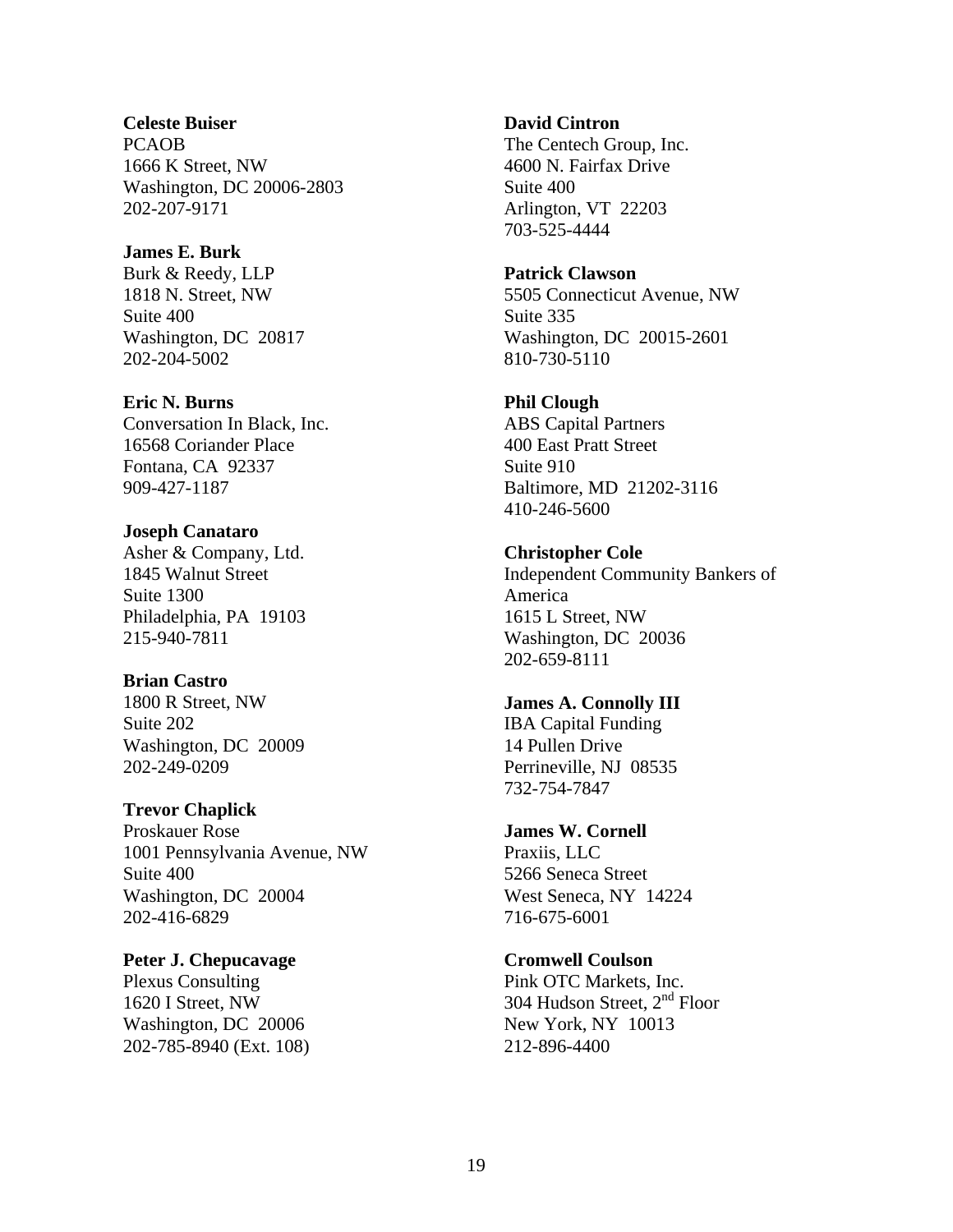### **Timothy F. Cox**

Maryland Securities Division 200 Saint Paul Street Baltimore, MD 21202 410-576-7045

### **George V. Crawford, Jr.**

Gullett, Sanford, Robinson & Martin, PLLC. 315 Deaderick Street Suite 1100 Nashville, TN 37238-2102 651-244-4994 (Ext. 249)

### **Todd Cushing**

EBIT Associates, Ltd. 117 S. Cook Street, Suite 212 Barrington, IL 60010 847-566-0500

### **Serena Davila**

Financial Executives International 1325 G Street, NW Suite 1020 Washington, DC 20005 202-626-7809

### **Ralph V. De Martino**

Cozen O'Connor 1627 I Street, NW Suite 1100 Washington, DC 20006 202-912-4825

### **Leonard S. DeFranco**

Law Firm of Leonard S. DeFranco 2311 W. 22nd Street, Suite 217 Oak Brook, IL 60523 630-990-3900

### **Anthony N. DeMint**

Securities Law Institute 770 E. Warm Springs Road Suite 250 Las Vegas, NV 89119 702-866-5800

### **Jennifer Dolan**

WilmerHale, LLP 1875 Pennsylvania Avenue, NW Washington, DC 20006 202-247-3560

### **Micah Eldred**

Spartan Securities Group, Ltd. 100 Second Avenue South Suite 300N St. Petersburg, FL 33701 727-502-0508

### **Joseph I. Emas**

Joseph I. Emas, PA 1224 Washington Avenue Miami Beach, FL 33139 305-531-1174

### **Mike Ertel**

The Bradway Group 1101 Channelside Drive Suite 290 Tampa, FL 33602-3611 813-864-6600

### **David Feldman**

Feldman Weinstein & Smith, LLP 420 Lexington Avenue Suite 2620 New York, NY 10170 212-869-7000

### **Spencer G. Feldman**

Greenberg Traurig, LLP MetLife Building 200 Park Avenue, 15th Floor New York, NY 10166 212-801-9221

### **David Fine**

201-985-8300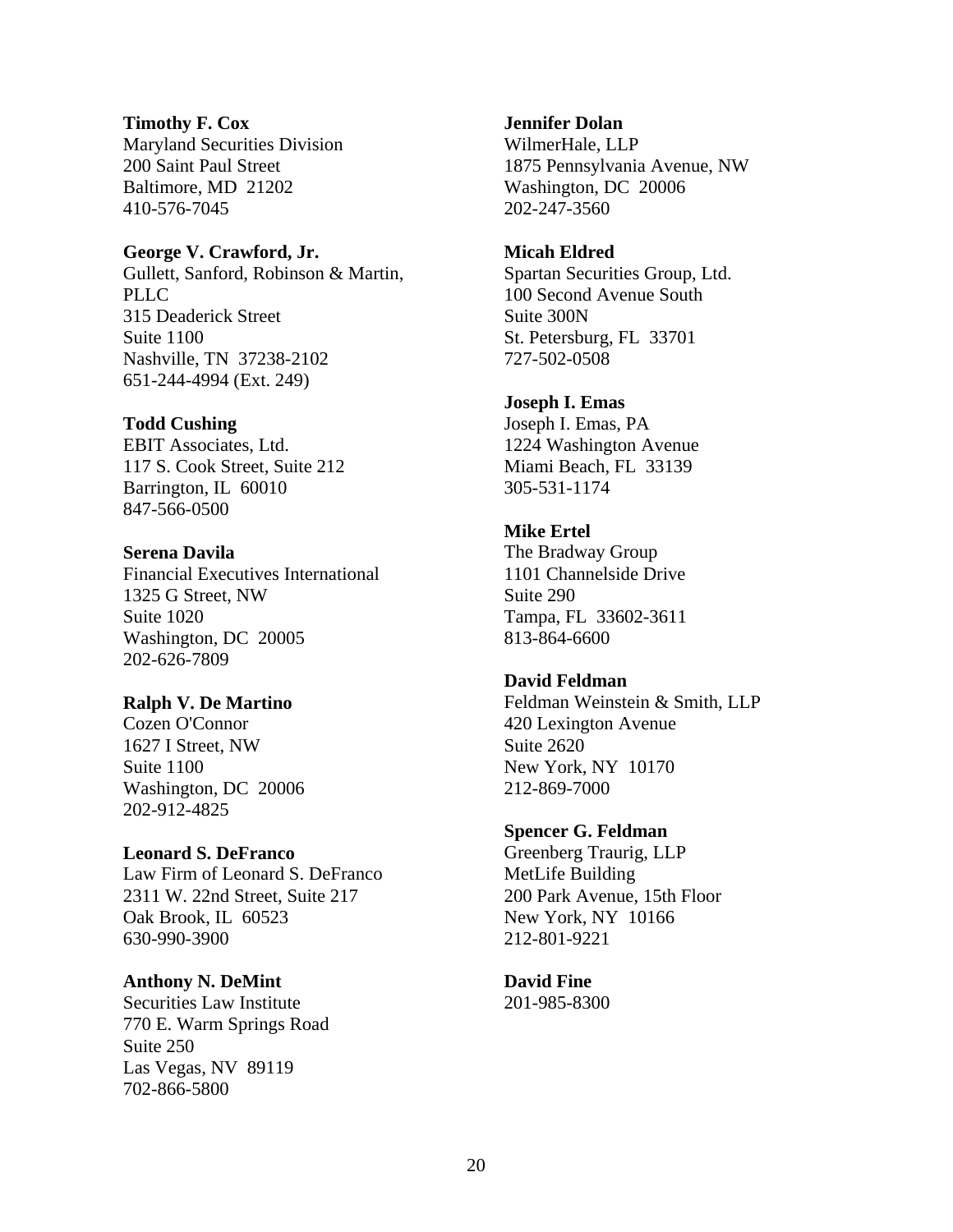### **Edward H. Fleischman**

Linklaters, LLP 1345 6th Avenue New York, NY 10105 212-903-9011

### **Gregory Giammittorio**

Morrison & Foerster, LLP 1650 Tysons Boulevard, Suite 400 McLean, VA 22102 703-760-7320

### **Steven Goldstein**

201-985-8300

### **Greg Gordon**

Reed Smith, LLP 435 Sixth Avenue Pittsburgh, PA 15219 412-288-3138

### **Russell S. Gorman, CFA**

Gorman Capital Strategies, LLC 37 Sunset Avenue Lenox, MA 01240 413-637-3115

### **Thomas Graham**

Alberta Securities Commission 4th Floor, 300-5th Avenue, SW Calgary, AB T2P 3C4 Canada 403-297-5355

### **Shane B. Hansen**

Warner Norcross & Judd, LLP 111 Lyon Street, NW, Suite 900 Grand Rapids, MI 49503-2487 616-752-2145

### **Scott W. Hatfield**

S.W. Hatfield, CPA 9002 Green Oaks Circle 2nd Floor Dallas, TX 75243 214-342-9635

#### **Liz Heese**

Pink OTC Markets, Inc. 304 Hudson Street 2nd Floor New York, NY 10014 212-896-4426

### **Suzanne Herring**

Accuity Financial Services 770 E. Warm Springs Road Suite 250 Las Vegas, NV 89119 702-866-5833

### **Mark T. Hiraide**

Petillon, Hiraide, Loomis & Katz, LLP 21515 Hawthorne Blvd. Suite 1260 Torrance, CA 90503 310-543-0500

### **Johnny L. Howard**

International Forex Exchange, Inc. 8958 Culver Street Detroit, MI 48213 313-267-4995

### **David Hunt**

CAREIC, LLC 66 Exchange Place Salt Lake City, UT 84111 801-355-7878

### **John Johnson**

P.O. Box 52572 Tulsa, OK 74152 918-749-4315

### **Phoebe Johnson**

P.O. Box 52572 Tulsa, OK 74152 918-749-4315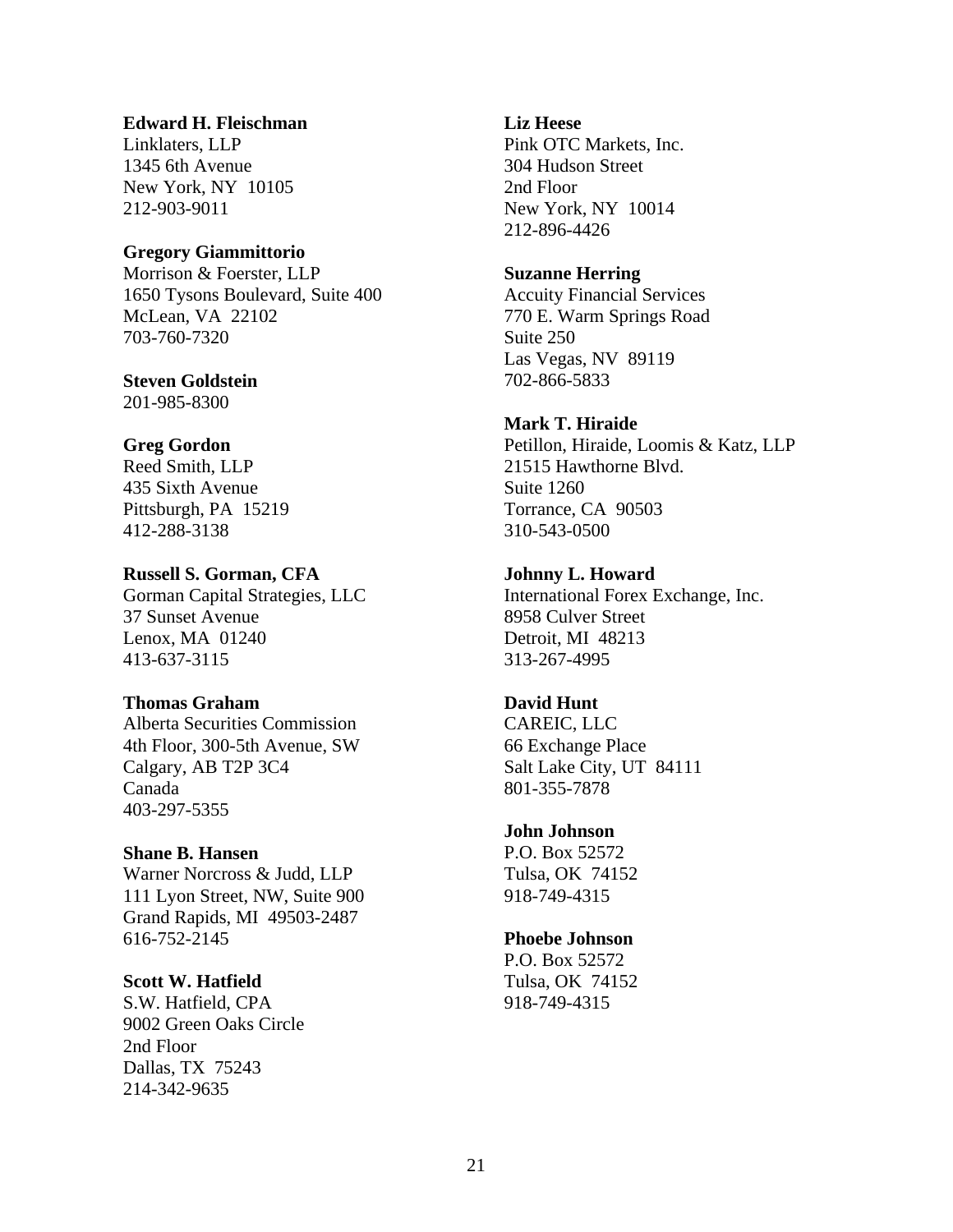### **David Katz**

Petillon, Hiraide, Loomis & Katz, LLP The Foundry Building, Suite M-100 1055 Thomas Jefferson Street, NW Washington, DC 20007 202-558-6682

### **Kyle W. Kempf**

National Small Business Association 1156 15th Street, NW, Suite 1100 Washington, DC 20005-1755 202-552-2901

### **Alice Kenniff**

Carter Ledyard & Milburn, LLP 2 Wall Street New York, NY 10005 212-238-8790

### **Carl Seldin Koerner**

White & Williams, LLP One Penn Plaza, Suite 1801 New York, NY 10119 212-631-4403

### **Andrei N. J. Kreptul**

Harris, Mericle & Wakayama, PLLC 999 Third Avenue Suite 3210 Seattle, WA 98104 206-621-1818

### **Lance R. Lange**

Robert W. Baird & Co., Inc. 777 East Wisconsin Avenue P.O. Box 0672 Milwaukee, WI 53201-0672 414-765-7079

### **Dickson Lee**

Loral CPAs, LLP 720 3rd Avenue Suite 1611 Seattle, WA 98104 206-264-8065

### **Wayne Lee**

Greenberg Traurig, LLP 1750 Tysons Blvd. McLean, VA 22102 703-749-1394

### **F. Lee Liebolt, Jr.**

420 Lexington Avenue Suite 2620 New York, NY 10170 212-286-1384

### **Marc Lumer**

Marc Lumer & Company 601 Montgomery Street Suite 601 San Francisco, CA 94111 415-981-9815

### **Daniel MacTough**

Seyfarth Shaw, LLP 815 Connecticut Avenue, NW Suite 500 Washington, DC 20006 202-828-5364

### **Steven Martin**

Fusion Capital Partners, LLC 222 Merchandise Mart Plaza Suite 9-112 Chicago, IL 60654 312-644-6644

### **James Michael McManus**

District of Columbia Dept. of Insurance, Securities and Banking 810 First Street, NE Washington, DC 20002 202-442-7826

### **John L. Mericle**

Harris, Mericle & Wakayama Suite 3210 999 Third Avenue Seattle, WA 98104 425-742-3985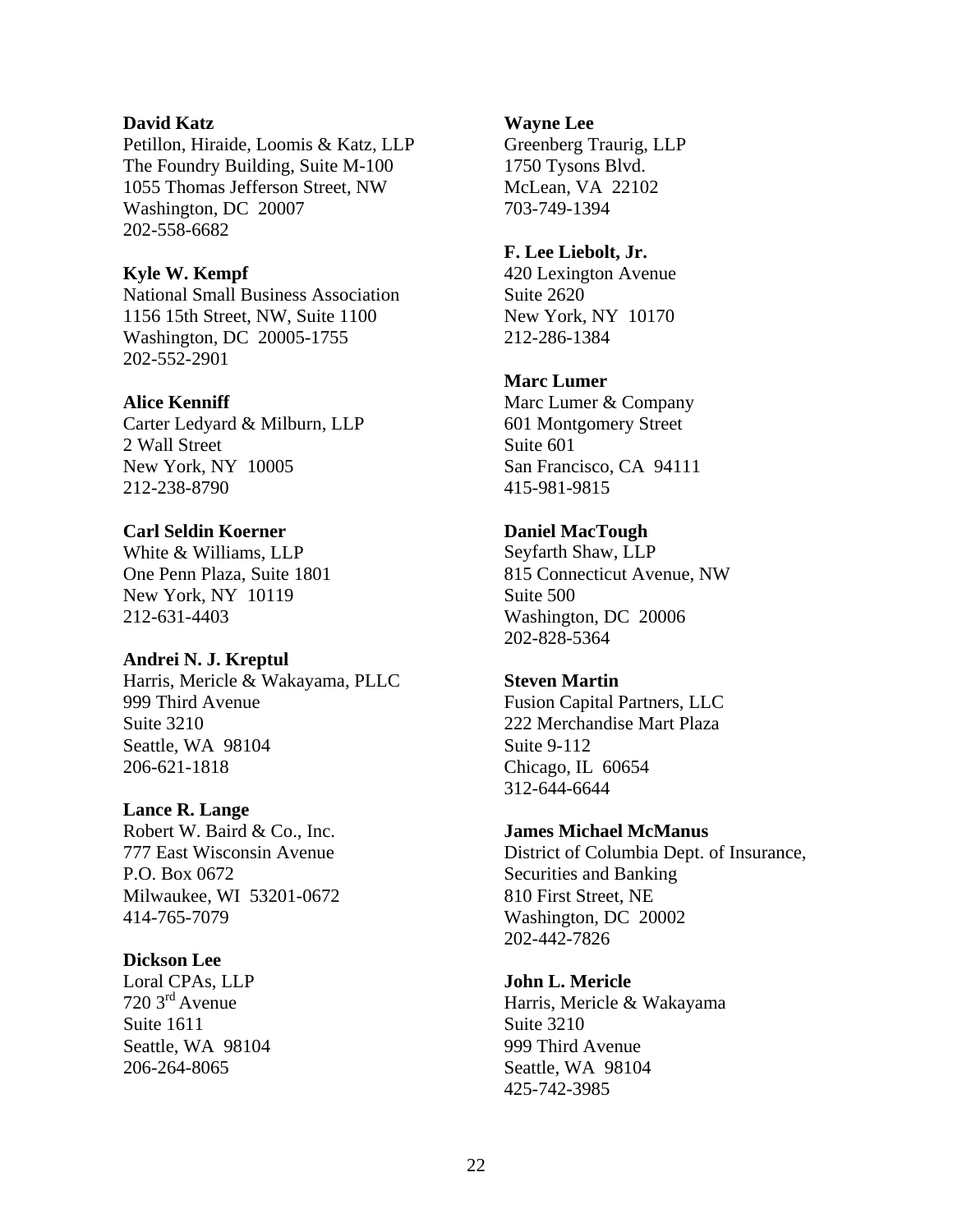### **Jody Milanese**

National Small Business Association 1156 15th Street, NW Suite 1100 Washington, DC 20005 202-293-8830

### **Marc Morgenstern**

Blue Mesa Partners 2462 Broadway San Francisco, California 94115 216-403-1546

### **Dennis N. Muse**

Reznick Group 8045 Leesburg Pike Suite 240 Vienna, VA 22182 703-744-7426

### **Scott D. Museles**

Shulman, Rogers, Gandal, Pordy & Ecker, P.A. 11921 Rockville Pike, Suite 300 Rockville, MD 20852 301-230-5246

### **Martin Mushkin**

Law Office of Martin Mushkin 30 Oak Street Stamford, CT 06905 203-252-2357

### **Michael Nall**

Alliance of Merger & Acquisition Advisors 150 N. Michigan Avenue 27th Floor Chicago, IL 60601 312-856-9590

**Steve Nani**  Vintage Filings, LLC 150 West  $46<sup>th</sup>$  Street,  $6<sup>th</sup>$  Floor New York, NY 10036 212-730-4302

### **Jim Oakley**

Oakley Company 29053 Avenue 176 P.O. Box 1947 Porterville, CA 93257 559-781-9262

### **Gerard P. O'Connor**

Bay Colony Corporate Center North Entrance 1000 Winter Street Suite 4000 Waltham, MA 02451

### **Delilah Panio**

Toronto Stock Exchange 130 King Street West 2 First Canadian Place Toronto, ON M5X 1J2 416-365-2213

### **Alan M. Parness**

Cadwalader, Wickersham & Taft, LLP One World Financial Center New York, NY 10281 212-504-6342

### **James Parsons**

Parsons/Burnett, LLP 2070 Skyline Tower 10900 N.E. 4th St. Bellevue, WA 98004 425-451-8036

### **Nimish Patel**

Richardson & Patel, LLP 10900 Wilshire Boulevard Suite 500 Los Angeles, CA 90024 310-752-3460

### **Georgette Perros**

Grant Thornton 1900 M Street, NW Washington, DC 20036 202-861-4102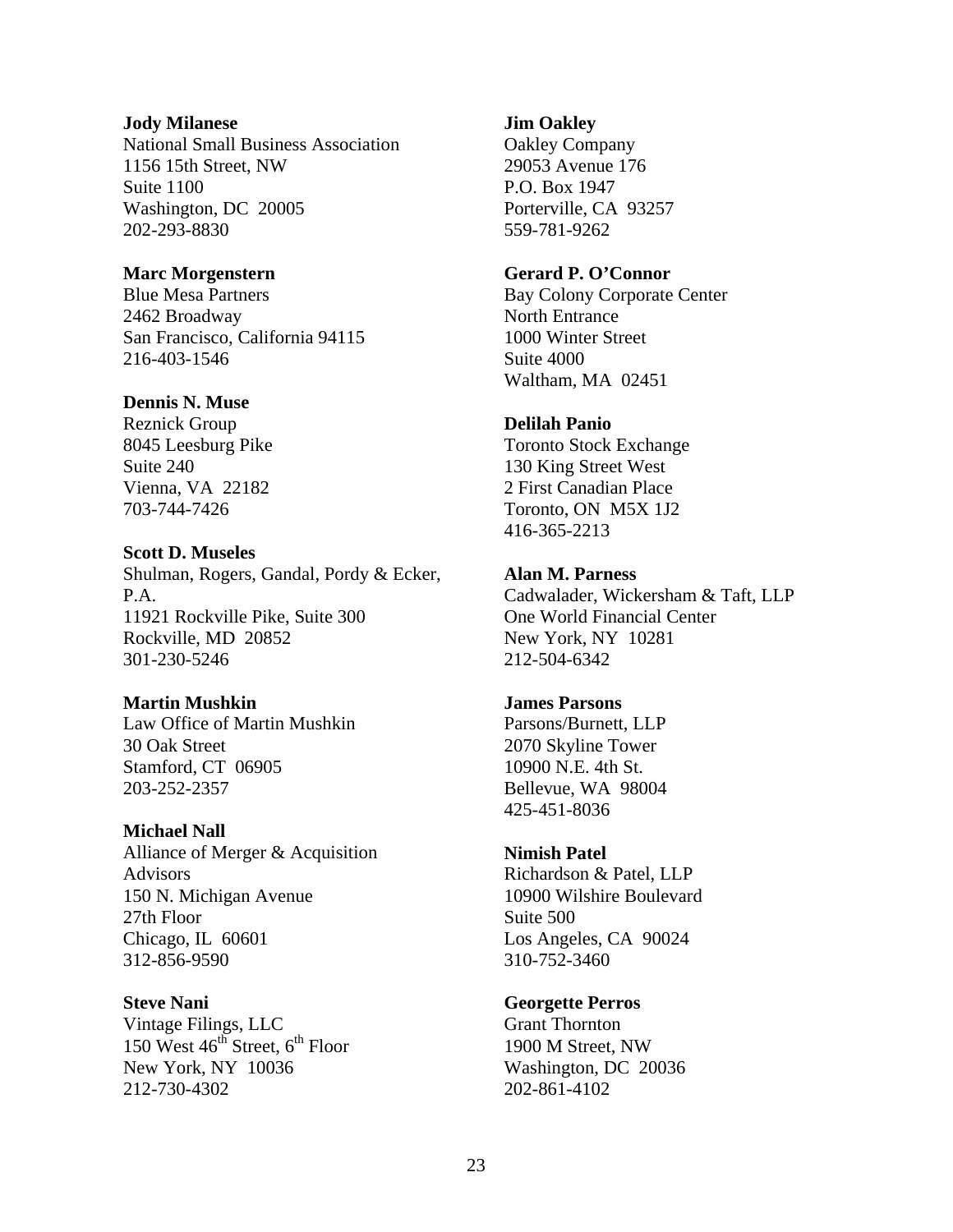### **Anna Pinedo**

Morrison & Foerster, LLP 1290 Avenue of the Americas New York, NY 10104 212-468-8179

### **Richard A. Rate, Jr,**

McGladrey & Pullen 1954 Greenspring Drive, Suite 400 Timonium, MD 21014 410-308-5797

### **Alfred P. Reeves**

Access Capital/Farrand Investment **Bankers** 1000 S.W. 11th Ave., Bldg. E, Suite 7 Hallandale, FL 33009 954-258-5341

### **Janis C. Reyes**

Office of Advocacy U.S. Small Business Administration 409 Third Street, SW, Suite 7800 Washington, DC 20416 202-619-0312

### **Jeffrey Rinde**

Hodgson Russ, LLP 1540 Broadway,  $24^{\text{th}}$  Floor New York, NY 10036 646-218-7604

### **Eric I. Robins**

Williams & Jensen, PLLC  $1155$   $21<sup>st</sup>$  Street, NW Suite 300 Washington, DC 20036 202-659-8201

### **John Romano**

International Open Finance Association, Inc. 10201 Hammocks Blvd., #153 PMB 464 Miami, FL 33196 305-773-7663

### **Byron Roth**

Roth Capital Partners, LLC 24 Corporate Plaza Drive Newport Beach, CA 92660 800-678-9147

### **Ronald D. Rudich**

Gorfine, Schiller & Gardyn, PA 10045 Red Run Boulevard Suite 250 Owings Mills, MD 21117 410-356-5900

### **Alfred E.T. Rusch**

District of Columbia Securities Bureau 810 First Street, NE Washington, DC 20002 202-442-7850

### **Naomi Sakamoto**

Shannon Sakamoto, LLC One Monument Way Suite 200 Portland, ME 04101 207-772-3993

### **Horatio Andersson Sanchez**

Martinez Odell & Calabria Banco Popular Center Building 209 Munoz Riveria Avenue Suite 1600 Hato Rey P.O. Box 190998 San Juan, PR 009919-0998 787-447-7392

### **Josh Scheinfeld**

312-644-6644

### **Katharine A. Schkloven**

Hirschler Fleischer, PC The Edgeworth Building 2100 E. Cary St. Richmond, VA 23223 804-771-9500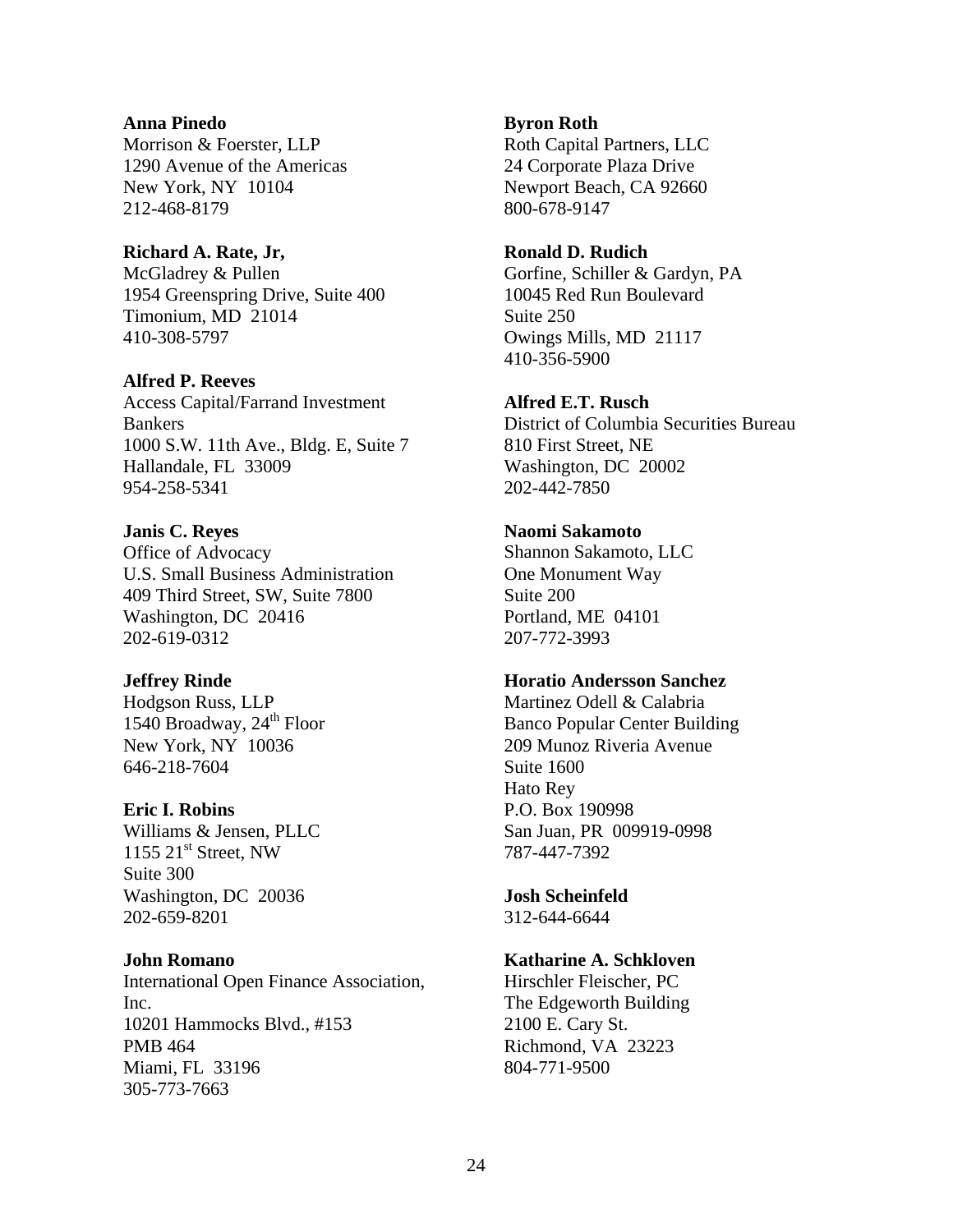### **Bruce W. Shewmaker**

MVC Capital, Inc. 287 Bowman Avenue  $2<sup>nd</sup>$  Floor Purchase, NY 10577 914-701-0310

### **Marshal Shichtman**

Marshal Shichtman & Associates, PC 1 Old Country Road Suite 498 Carle Place, NY 11514 516-741-5222

### **Ernest Stern**

Seyfarth Shaw, LLP 815 Connecticut Avenue, NW Suite 500 Washington, FL 20816 202-828-5360

### **Michael E. Stevenson**

NASAA Corporation Finance Committee 150 Israel Road, SW P.O. Box 9033 [Olympia WA 98507-9033] Tumwater, WA 98501 360-902-8797

### **Donald J. Stoecklein**

Stoecklein Law Group 402 W. Broadway Suite 400 San Diego, CA 92101 619-595-4882

### **Robert D. Suderman**

Tower Brokerage Services, Inc. 2104 West 25th Street Suite E Lawrence, KS 66047 785-766-4569

### **Walter Tomlinson**

Statesman Business Advisors 1900 West Loop South Suite 1010 Houston, TX 77027 713-595-1343

### **Michael Trokey**

Michael Trokey & Company, PC 10411 Clayton Road St. Louis, MO 63131 314-308-5260

### **Thomas D. Twedt**

Dow Lohnes, PLLC 1200 New Hampshire Ave., NW Suite 8000 Washington, DC 20036 202-776-2941

### **Pierre G. Villere**

Allen - Villere Partners, Inc. 1120 West Causeway Approach Suite 200 Mandeville, LA 70471 504-957-4389

### **Lucien Virgelin**

Elohim Bara/Rapha 1175 N.W. 132 Street Miami, FL 33168 786-390-6582

### **Ann Yvonne Walker**

Wilson Sonsini Goodrich & Rosati 650 Page Mill Road Palo Alto, CA 94304 650-320-4643

### **Brendon Weiss**

Porterfield & Lowenthal, LLC 415 Second Street, NE Washington, DC 20002 202-175-0843